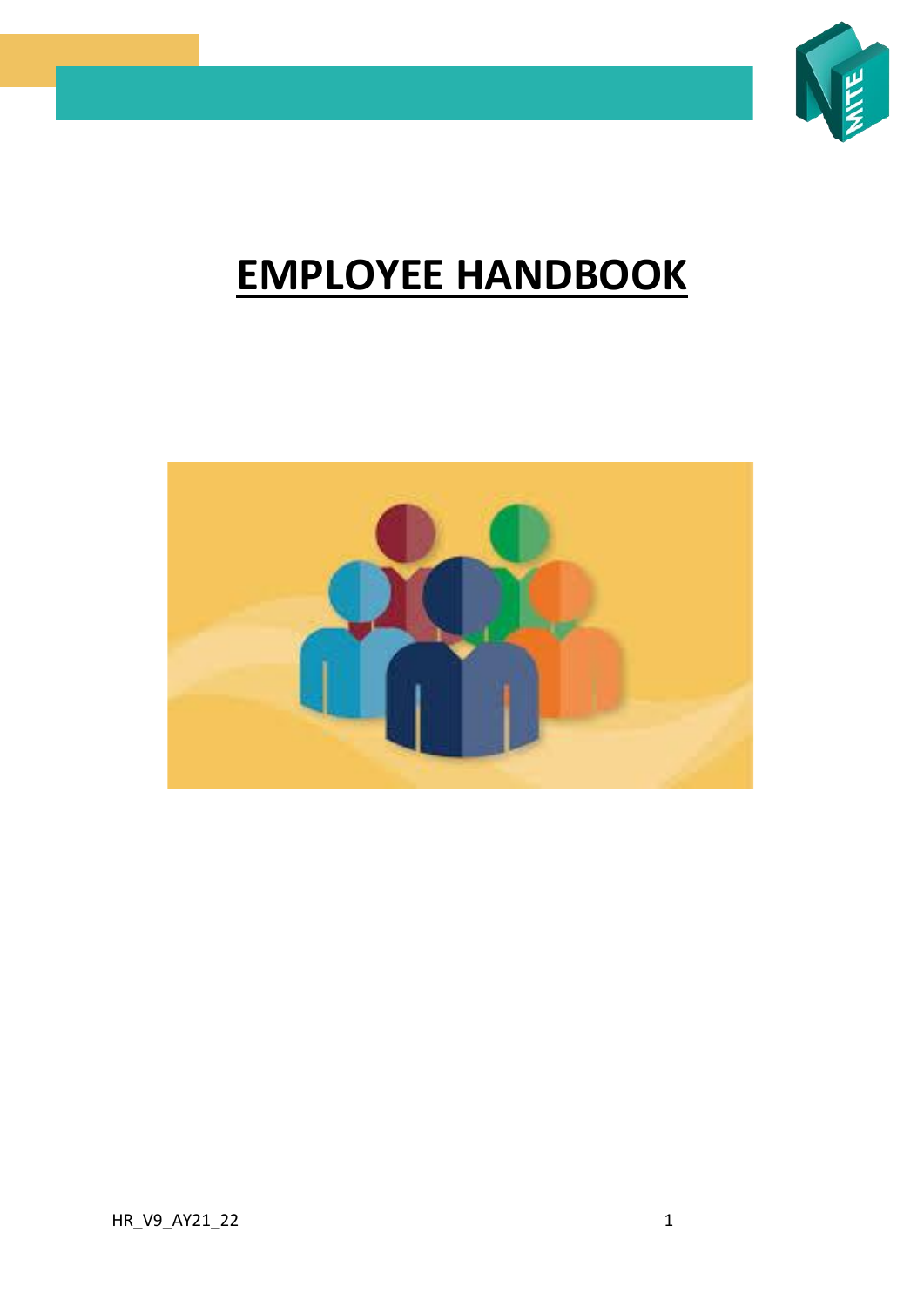

# *Welcome to NMITE from the CEO*



*You are now a member of a new and exciting adventure dedicated to academic excellence through unique methods of learning, inquiry, self-development and practical application. NMITE is the first of our kind in the country. We are a place where faculty and staff are dedicated to creating a culture of inclusivity, gender balance and commitment to creating, launching and delivering a ground-breaking approach to higher education for engineers of tomorrow. But we are also about realising our own potential as well, in a cultural and environment built on respect and fairness for all. We welcome you as a new colleague, teammate and friend.*

*Elena Rodriguez-Falcon President & CEO*

#### **Contents**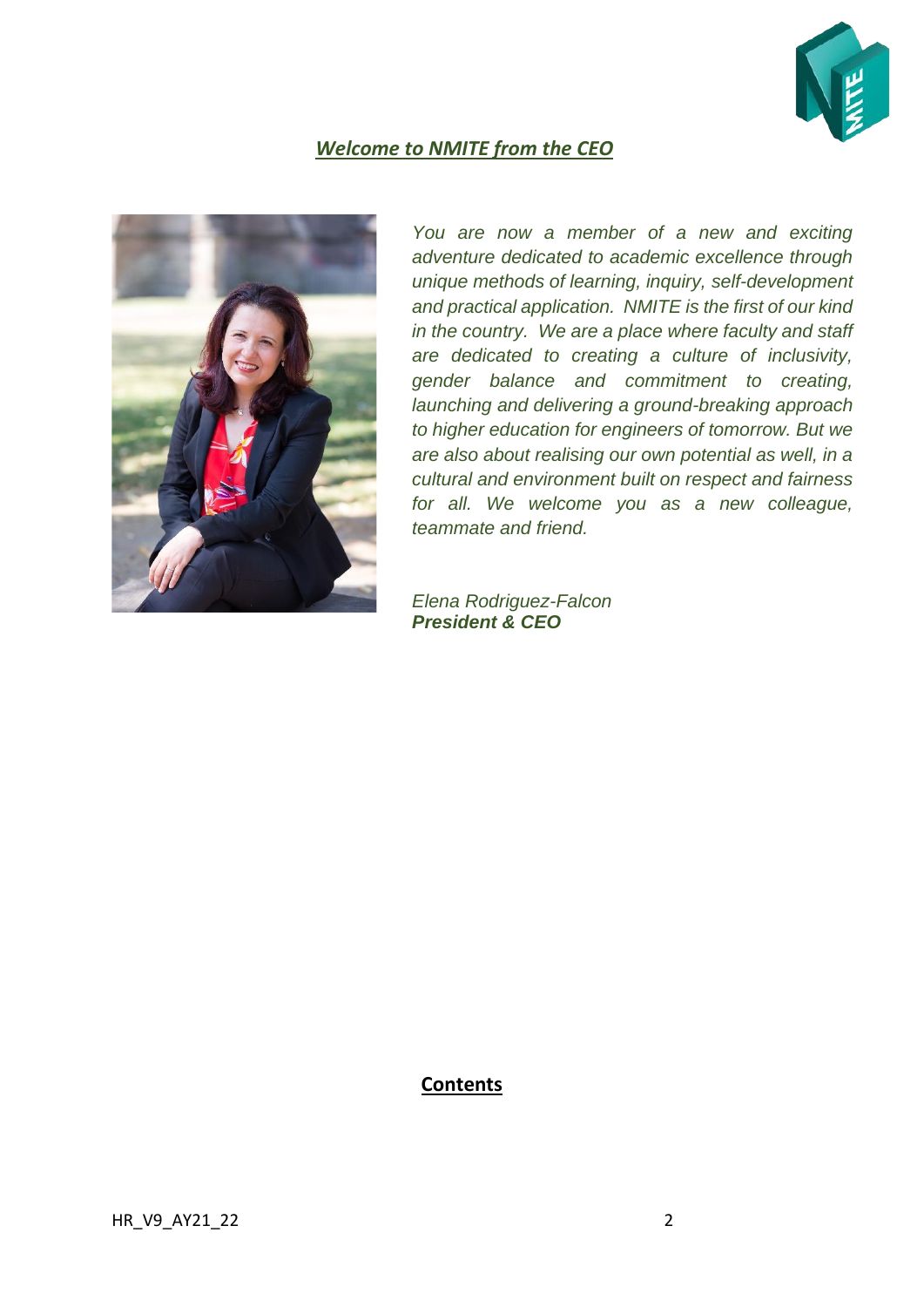

| Welcome                                       | Page 2     |    |
|-----------------------------------------------|------------|----|
| <b>NMITE Mission, Vision &amp; Principles</b> | Page 5 & 6 |    |
| <b>Working Together</b>                       | Page 7     |    |
| Equality & Dignity at Work                    | Page       | 12 |

| Conduct & Behaviour                          | Page 13      |  |
|----------------------------------------------|--------------|--|
| Your Roles & Responsibilities                | Page 14      |  |
| <b>Your Performance</b>                      | Page 15      |  |
| <b>Induction Period and Probation Review</b> | Page 15      |  |
| Personal Development Review (PDR)            | Page 16 & 17 |  |
| Training & Professional Development          | Page 17      |  |
| Time & Place of Work                         | Page 18 - 22 |  |
| Pay & Benefits                               | Page 22      |  |
| Salary & Wages                               | Page 22      |  |
| <b>Business Related Expenses</b>             | Page 22      |  |
| <b>Benefits</b>                              | Page 23      |  |
| Holiday & Other Leave                        | Page 24      |  |
| <b>Sickness Absence</b>                      | Page 29 - 31 |  |
| Sick Pay                                     | Page 31      |  |
| Premises, Properties & Equipment             | Page 31-34   |  |
| <b>External Communications</b>               | Page 34      |  |
| When it's Time to Leave                      | Page 36 - 38 |  |
| <b>Privacy Notice</b>                        | Page 38      |  |
| <b>Employee Declaration</b>                  | Page 44      |  |

We are pleased to provide you with this Employee Handbook, which outlines our policies, procedures and processes.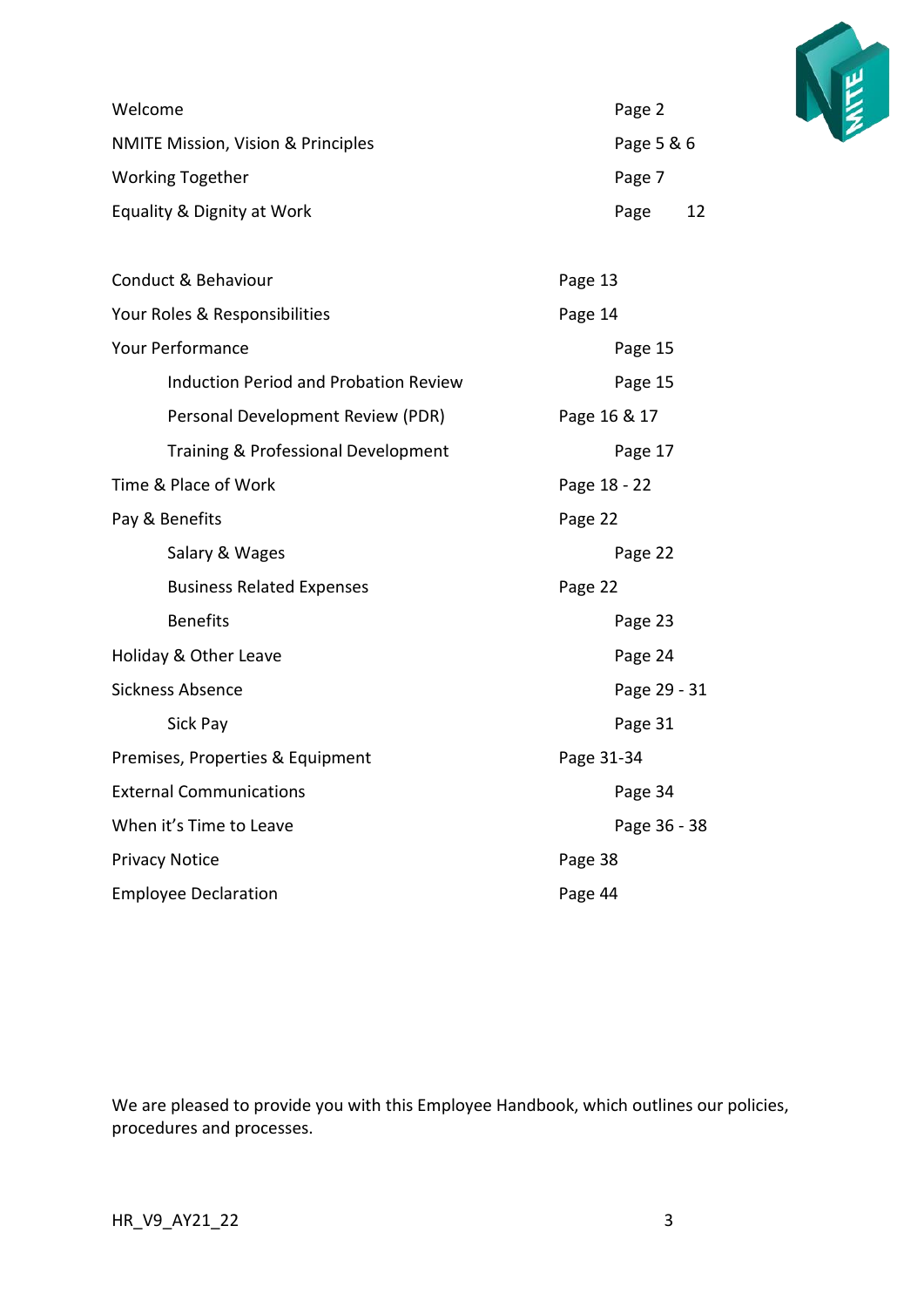

Please feel free to discuss and bring any questions you may have regarding this handbook or any of the policy or processes to your manager or to HR. This handbook is for your reference; however, you will find the most updated version in the HR Department. If you are looking at a printed copy in the future, please be aware that it may be out of date as any changes to the handbook will be updated electronically.

# **NMITE – Re-imagining the faces of engineering**

NMITE is a new kind of higher education institution and a new way of learning, focused on human-centred engineering. Our approach ranges across disciplines; integrates deeply with creativity of design and expression; and is imbued with an understanding of the commercial, entrepreneurial and societal contexts required to conceive and achieve the best engineering solutions.

NMITE will use its unique freedom and agility as a completely new institution to search out and draw on the best of ideas, wherever they might be found; to transform the understanding of what an engineering education can be and how it can most engagingly and effectively be delivered; to seek out the free spirits and open minds who can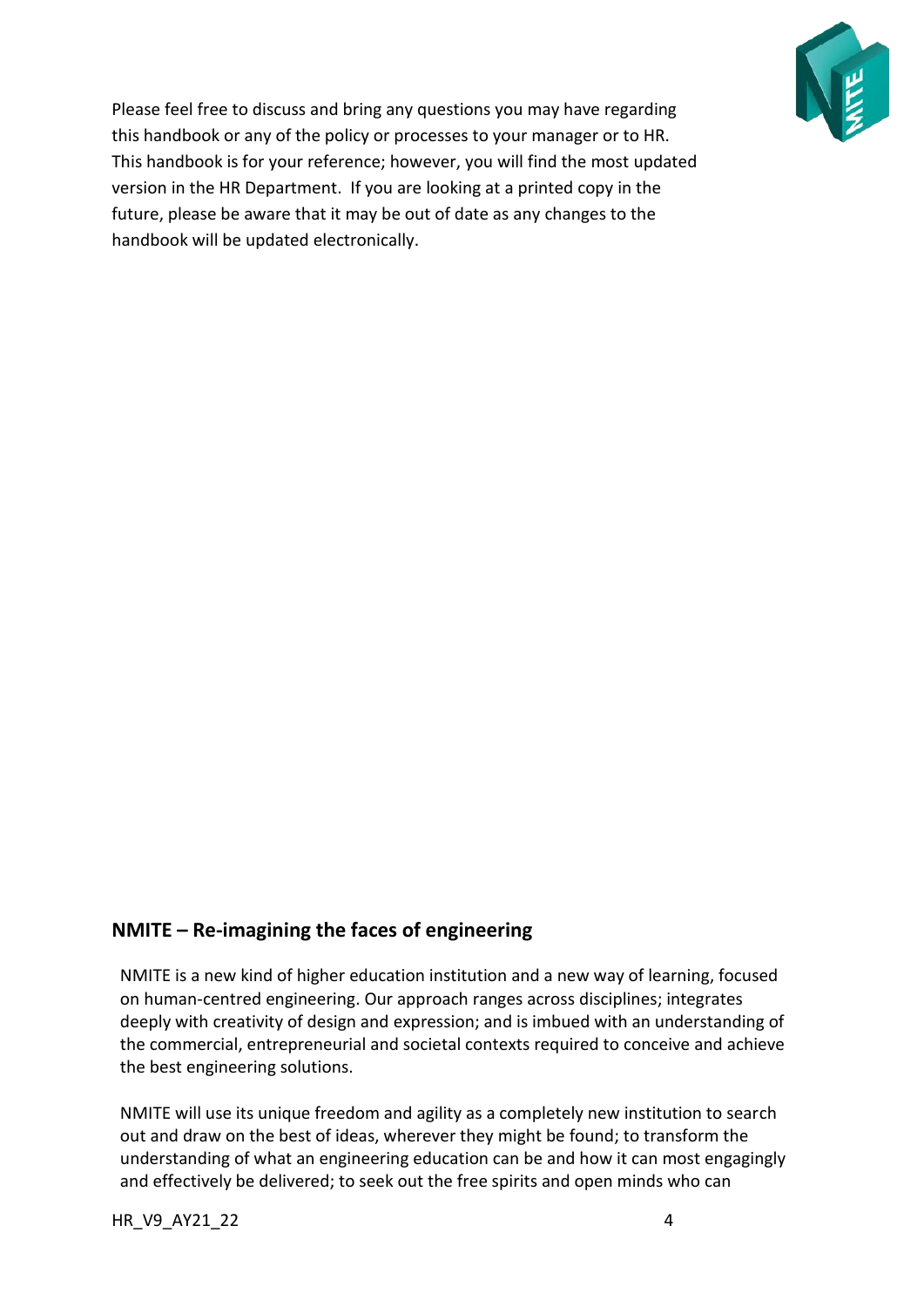

successfully participate in and benefit from it, and whose diversity fully reflects the society which they will serve.

NMITE is created for and with Engineers, at all points in their evolution as professionals, who seek to be liberated to think innovatively and have the confidence to try different ways of doing; who will be experienced at working in teams, inhabiting and respecting different perspectives; for whom engagement with business and society is a wholly integrated part of their learning and practice; and who approach problems with a different mindset. They may participate in NMITE through its accelerated interdisciplinary degree programme, as degree apprentices, or for continuing professional development – variable yet integrated pathways embodying NMITE's commitment to engineering for life.

NMITE is created to meet the needs of Employers, small and large and in a range of industries and professions, for whom NMITE is addressing a vital and shared concern about the future of engineering; and created with employers who through their input into our programmes, contribution to learning, provision of projects, provision of placements and participation in our governance, seek to support and sustain a new approach to learning engineering.

NMITE is created with Employees, academic and non-academic, passionate about learning and development – their own and others – and who thus are committed to enabling world-class learning; who harness and deliver the best "learning by doing" practices empowered by a radically new curriculum and learning and operating environment; and who evaluate learners by who they are, what they have achieved and what they can accomplish. NMITE will freely share any pedagogical insights from the design and implementation of its learning and operational model with any who wish to build on these to advance the cause and practice of higher education.

NMITE will eclipse the traditional models of learning and operation by engaging with its Engineers in a life- long partnership of shared learning and experience, to absorb the lessons and challenges of NMITE's development, and those of our changing world, as a means of continuously developing and future-proofing NMITE, to sustain its ability to deliver grounded life-long learning, and to endure as an ever-evolving work- in-progress.

This Founding Declaration therefore here sets out our shared principles, values and behaviours, which NMITE and its Engineers, Employees and participating Employers will commit to observe and expect of each other; and which will ensure, through our governance, that they have a real voice in NMITE's design, operation and future development.

## **Shared Principles, Values and Behaviours**

• To act at all times towards others with transparency, respect and humility and to adhere to the highest standards of institutional governance and financial management.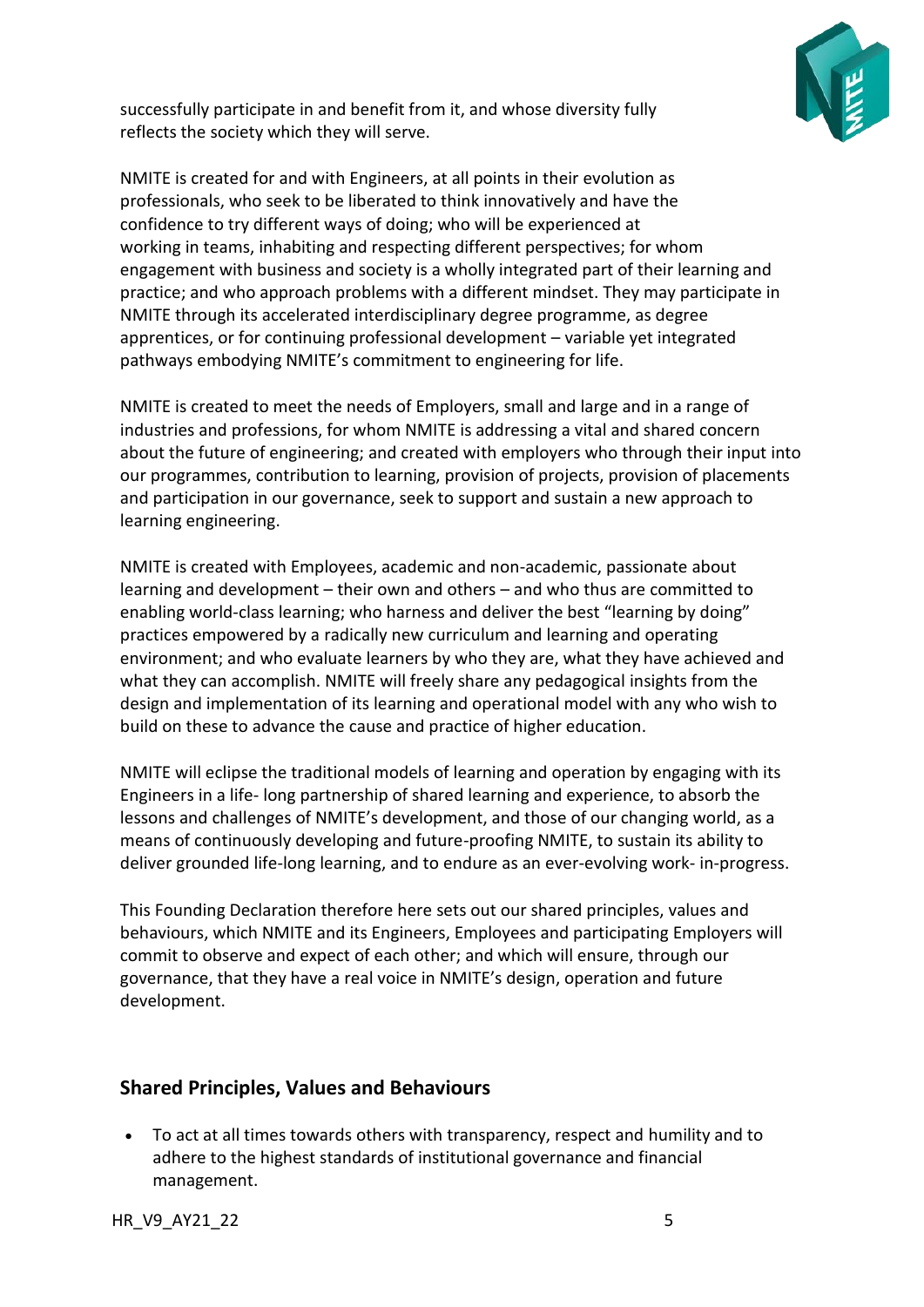

- To place the well-being and security of its learners and employees, and their data, at the heart of the design of its environment and operations.
- To develop and maintain a learning and living environment where challenging opinions can be expressed and heard; where every voice, from whatever perspective, is invited and free to speak and live without fear; where each voice is considered to be equally important;;and where any voice can speak or disagree openly with confidence that others will listen patiently and respectfully.
- To commit and engage fully as an active citizen of the NMITE community; motivated by concern for others; focused on selfless contribution; and communicating and behaving ethically, honestly and truthfully at all times and in all circumstances.
- To take personal responsibility for making an individual contribution to NMITE and its community, and to play an energetic and fully contributing part in teams working to develop and sustain NMITE.
- To support the evolution and delivery of a programme of engineering learning that is truly interdisciplinary within the profession and truly liberal in the integration of other disciplines, knowledge and skills; which is accessible to learners with different learning styles and at different points in their learning; and which inspires a profound and deep understanding of engineering and the real world contexts in which engineering is done.
- In so doing, listen carefully and reflectively so as to ensure that NMITE's learning programme and working environment incorporate the input of and deliver meaningfully to all of NMITE's Engineers and Employers.
- To embrace change and renewal in the continuous evolution of NMITE, creating and supporting an active and mutually rewarding relationship of lifelong learning; to constantly seek and learn from global best practices; and to set a standard for and commitment to sharing new and better approaches to learning.
- To develop, evolve and deliver life- and career-changing engineering learning, in a learn-by-doing safe-to-fail environment; encouraging and supporting engineers who will be known by their qualities as NMITE Engineers: resilient, curious, creative, innovative, empowered, team-focused, entrepreneurial, thoughtful, proud, and highly capable.
- To commit to working and engaging openly with and within Hereford, Herefordshire and communities beyond to help build and support an economic, social and educational ecosystem; to think and engage as a collaborative partner, understanding the implications for and respecting input from the community; and seeking to deliver for the collective good.

# **Delivering a step change**

By living its vision, principles and values, and only by living these, NMITE will itself transition to a sustainable, resilient institution; and by so doing enable the faces of engineering to be reimagined.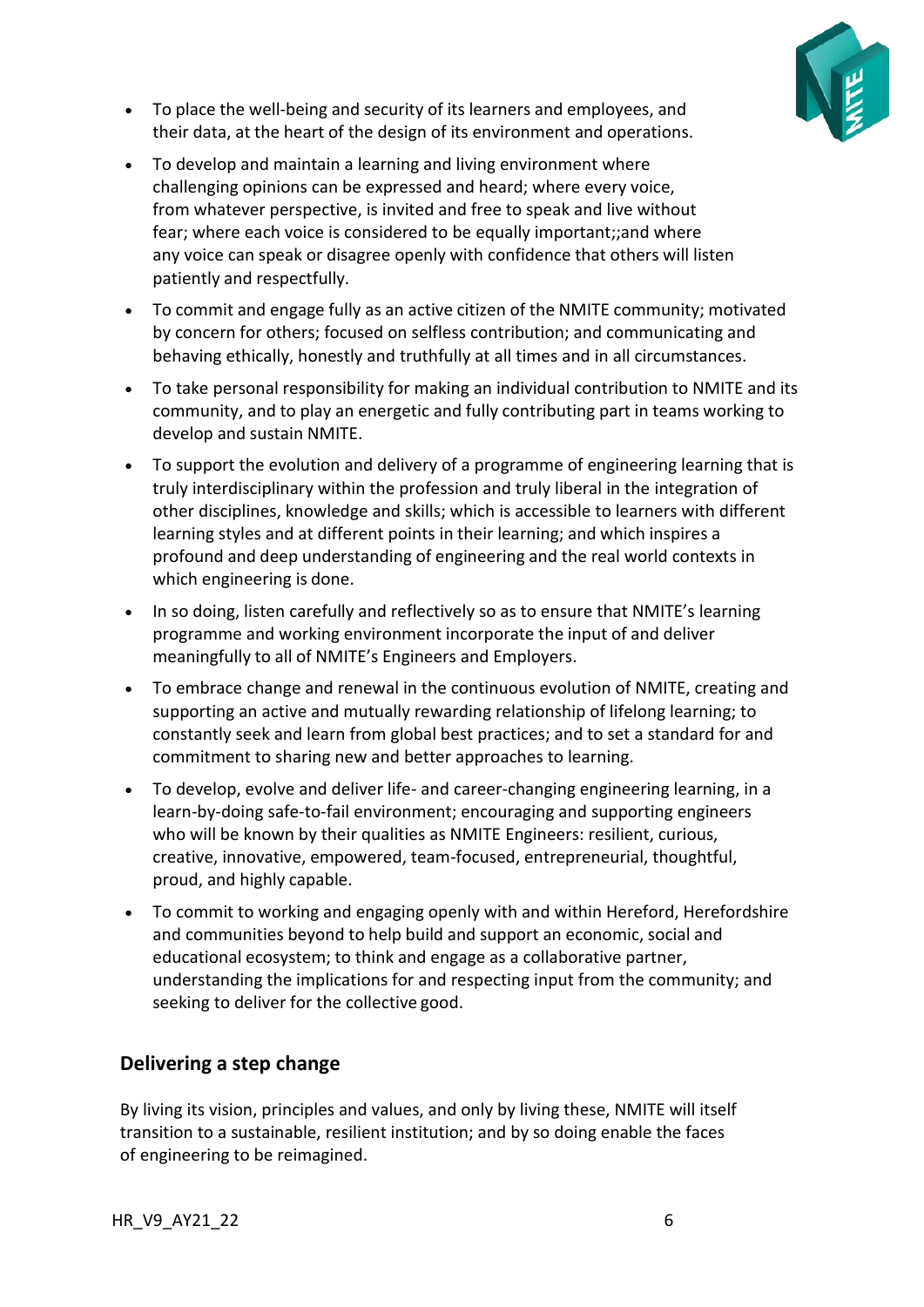

# **Working Together**

## **Our Policies**

You will find all our policies on Sharepoint and stored with HR. Please make yourself aware of these policies and where to find them.

**Our Commitment to Equal Opportunity for All** NMITE is committed to creating, fostering and promoting a positive inclusive culture that promotes a mutual respect for each other and the values, beliefs and individual differences we all hold. These are what make us individual and collectively are what creates diversity and strength within NMITE.

## **General Matters**

When you commence work with us the HR Director (People and Culture) and your manager will help you to complete all the necessary administration to get you started and we will need some details from you to do this. This will include gathering additional information such as your bank details and checking that you are eligible to work in the UK. We will need your passport or other relevant documentation, proof of qualifications may be requested if relevant, and copies of your driving license and insurance details will be required if you drive for NMITE within your role.

We will also need information from you for administrative purposes. We will need to be kept informed of changes to the personal information you have provided, and we must have current details of your address, a contact telephone number where you can be contacted, and an emergency contact name and number. Please make Human Resources aware of any changes as soon as possible.

All personal details are subject to data protection in accordance with Data Protection Act 2018 (details can be found within the Employee Privacy statement). This document details the personal information we require, for what reason and how we intend to keep your details safe and secure, and your rights to access that information.

We must rely on the information you provide so it is your responsibility to ensure what you provide to us is correct and to promptly advise Human Resources of any changes that affect the stored information we hold. Please submit any changes directly to the HR Director (People and Culture).

It is your responsibility to ensure that you have access to an up to date copy of this Employee Handbook and any other NMITE policies that impact your work.

Changes to our policies and procedures will be communicated via the most appropriate communication methods based on the change, the requirements for the change and the audience. This communication may be online, via communications meetings and briefings, email or hard copy, or a combination to reach the appropriate audience in the most appropriate manner.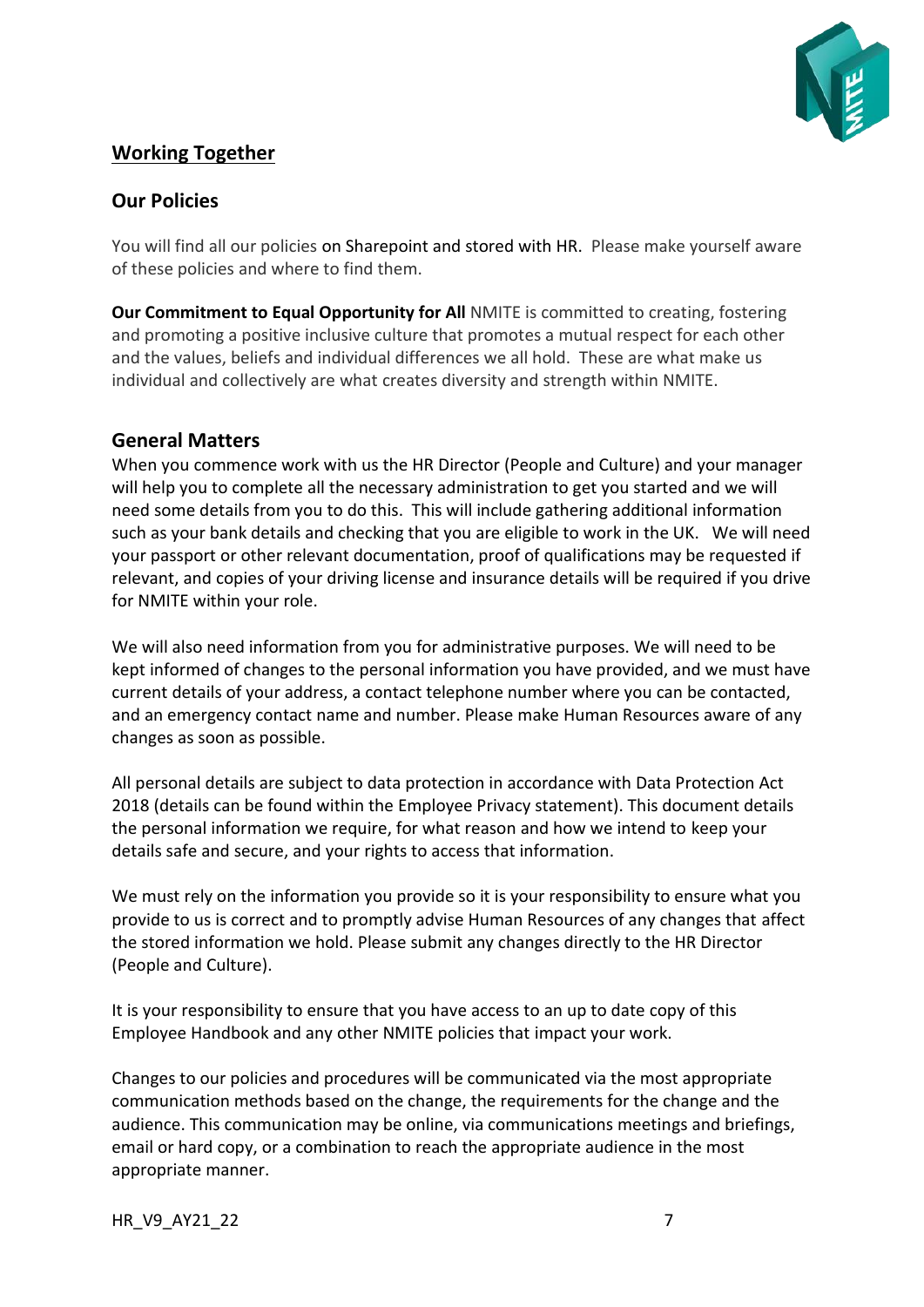

Should you have any queries or concerns regarding this handbook please direct your questions to the HR Director (People and Culture).

## **Disclosure and Barring Certification**

For employees who may be required to interact with children or vulnerable adults your initial employment is conditional upon the provision of a satisfactory Disclosure and Barring Certificate of a level appropriate to your post. A lack of such certification may affect your employment.

#### **Health Checks**

To support new and current employees in their roles, there may be occasions when we require health information to enable us to make some adjustment to your environment, such as when you have an illness or disability. In this situation please make HR aware promptly about your specific situation so that we can assess your needs and identify what support might be appropriate for you.

If attendance with an occupational health professional or GP is necessary to establish your needs, we will advise you of the details and how we will use and keep the information safely and in line with the Data Protection Act 2018.

#### **Induction**

On commencement at NMITE you will receive an onboarding schedule which will include an introduction to NMITE, your colleagues and co-workers, and an overview of the structure of NMITE. HR is responsible for providing a general overview and explaining general information you need to get started and to help you settle in.

During your first week or so with us, your line manager will be able to answer any queries you may have about how things work at NMITE. They will also run through your role with you and answer any questions you may have.

If you have been employed for a specific purpose or on a temporary basis your manager will discuss this with you and potential options that may be available at the end of the contract period.

Your line manager is responsible for helping you to adjust to life at NMITE and support you in your new role so that you become an integrated and productive member of NMITE as soon as possible. They will explain our Vision, Values and the behaviours we expect, and help you familiarise yourself with our systems and processes. You are actively encouraged to be inquisitive and explorative in your thinking and to raise any questions you may have about NMITE. Please also direct any queries regarding your employment to your line manager or Human Resources during this period.

While established, NMITE will be a start-up organisation for many years, and therefore a very busy place. Your manager, colleagues and HR are here to support you as you join the organisation. But you must also look out for yourself – have grit, curiosity and passion!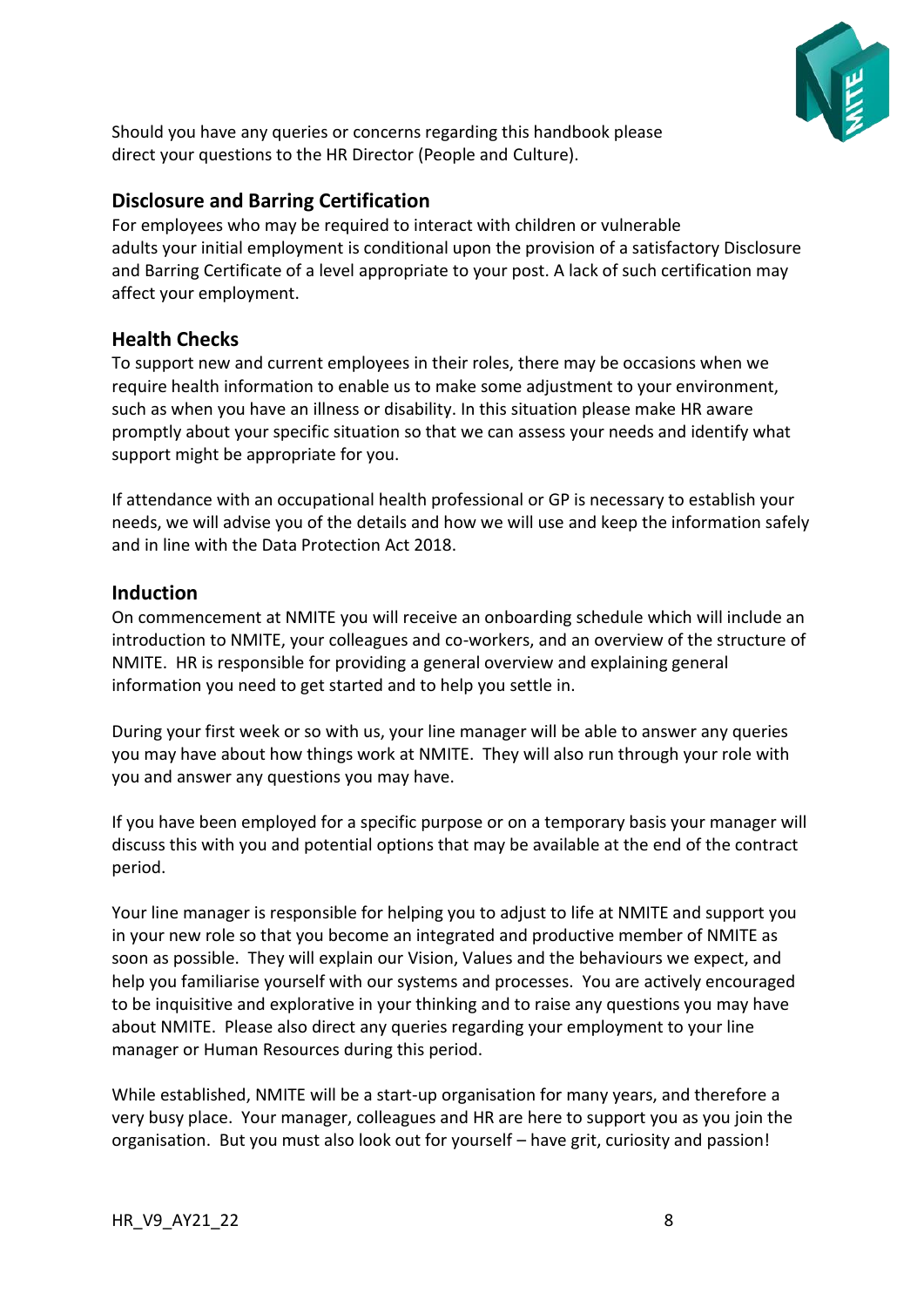

# **Dress and Appearance**

Levels of comfort vary between people and we want everyone to feel comfortable working at NMITE. NMITE will always seek to be an outstanding example of what a  $21^{st}$  century learning establishment should look and feel like and our colleagues, friends and staff should operate in a smart/casual standard of dress in the workplace. More formal/smart wear should be worn in situations, meetings or other events where the nature of the occasion warrants this. Employees are tasked to be cognisant of their environment and culturally aware of those around them and dress appropriately. If in doubt, ask your line manager or HR.

# **Specific Clothing**

There is no compromise when it comes to health and safety clothing and equipment however, and appropriate Personnel Protective Equipment (PPE) must be worn whenever and wherever it is a specific requirement. This will be made known to you if it applies in your area of work. A breach of these rules is regarded as misconduct.

## **Communication Meetings and Briefs**

We believe that communication is critical within NMITE. We seek to create the physical space and environment to match our aims to build a 'collaborative communicating community'. Your environment is therefore built to house these spaces. We also hold regular connection and communications opportunities for all employees throughout the year. These meetings are to

inform and advise employees regularly on our organisation, any changes we are anticipating, changes we need to make, information on new initiatives or directions we are planning, and any other relevant information relating to the whole campus and staff. We may also have additional briefing sessions on an ad hoc basis more locally.

## **Emergency Procedures**

Emergency Procedures will have been discussed with you at your Health and Safety Induction and are also outlined on all the health and safety notices posted throughout NMITE's buildings. Please make yourself aware of the onsite First Aiders for your site.

#### **Fire Procedure**

In the event of Fire, your first and foremost responsibility is to see to the safety of yourself, your colleagues and our students.

Should English not be your first language please advise your health and safety trainer to ensure you understand the induction information being provided.

You will be made aware of:

- emergency arrangements
- accident and incident reporting procedures
- hazard reporting and obtaining help on health and safety matters
- details of relevant personal protective equipment
- details of key health and safety and first aid staff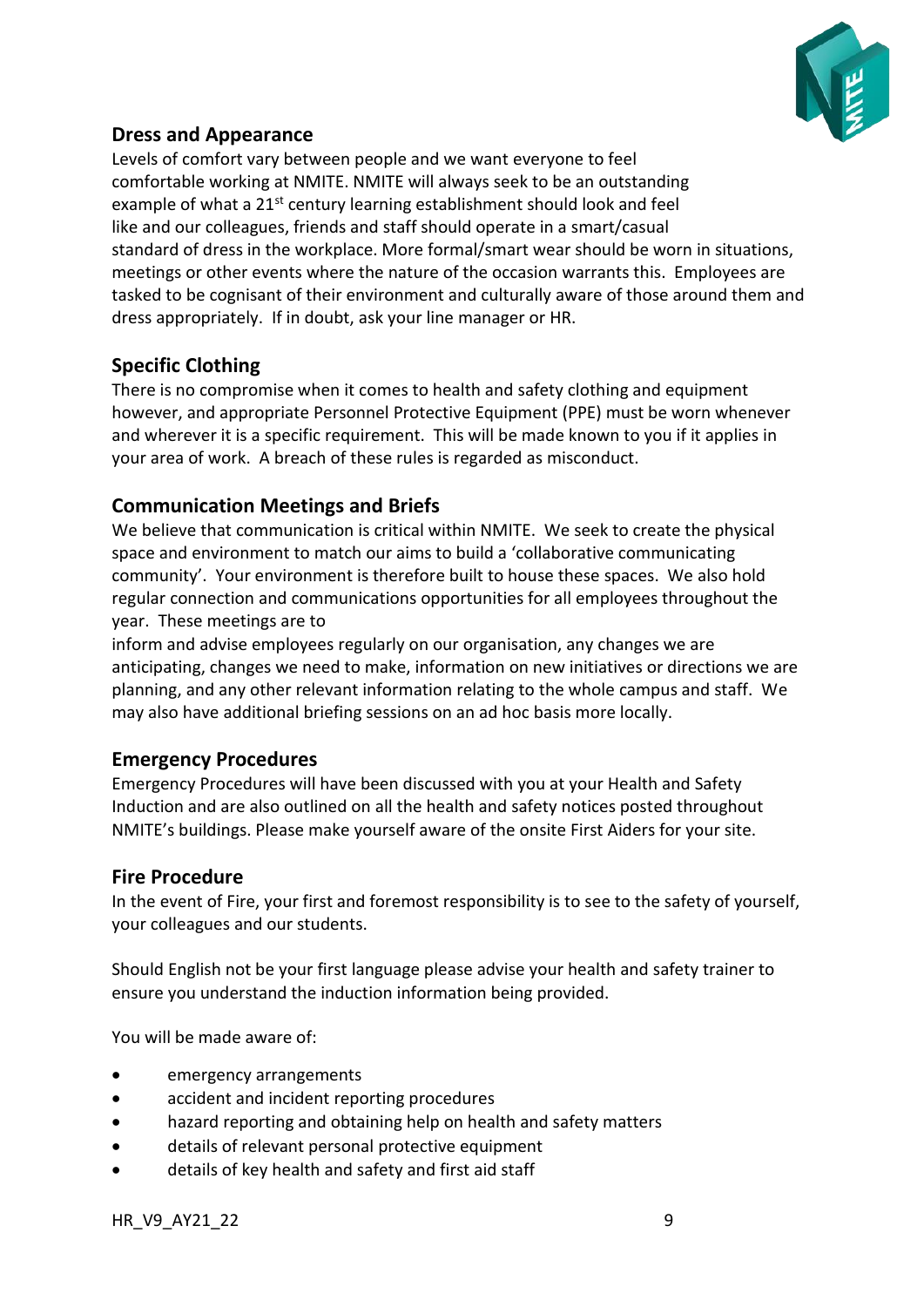any special hazards



- 
- welfare facilities
- our health and safety statement of intent and the location of its health & safety policy
- your employees' legal duties

# **Entitlement to Eye and Eyesight Tests**

Where employees who normally use Display Screen Equipment (DSE) for continuous spells of an hour or more at a time, or daily usage, or who are required to transfer data quickly between user and screen and/or depend on the use of DSE to do his/her job, an eye and eyesight test will be provided, on request.

If you experience visual difficulties that could be caused by your DSE work, an appointment for an eye and eyesight test will be offered as soon as possible after the request is made.

The identification and correction of visual defects or other visual issues will help to prevent eyestrain, fatigue, stress and headaches. Details can be found in the Eye Sight Test Policy.

# **When Travelling**

Although we would not expect you to advise us of your specific movement during your work travel time, for safety reasons please provide general details of your expected travel plans to your supervisor in the event we need to contact you. If you substantially alter your travel arrangements and contact details please communicate this to your manager. As a courtesy to all, please let someone in your area of work know if you are experiencing significant travel delays.

## **Smoking or Vaping**

To protect everyone's health, to reduce the risk of fire and to comply with current legislation smoking is not permitted on our premises or in vehicles that are leased by NMITE (and in certain circumstances privately owned vehicles). A breach of this rule is regarded as a disciplinary matter. Vaping is also covered by this policy. For further details please refer to the Smoking Policy.

## **Drugs and Alcohol**

Even lawfully prescribed medication may cause or risk physical or mental impairment if you are using machinery or other technical equipment or responsible for other people. Therefore, we expect you to discuss with your GP or prescriber any potential impact any medication you are taking may have and bring any issues or concerns to the attention of your manager or to Human Resources. For further details please refer to the Alcohol & Substance Misuse Policy.

## **Human Resources**

The HR Director (People and Culture) is here to support you throughout your time within NMITE and can provide help, advice, support and guidance in relation to work related issues.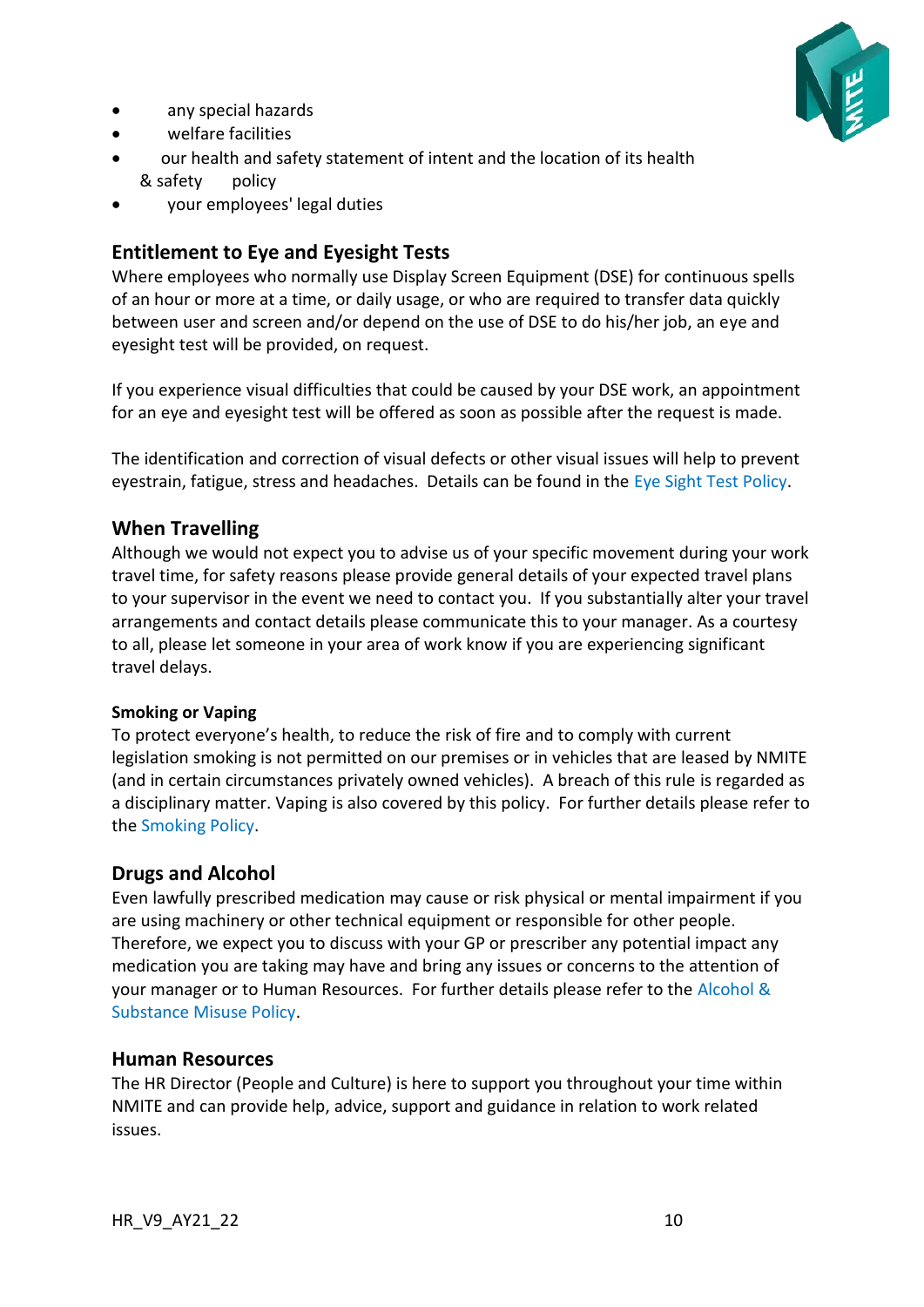

If you have any personal health or safety issues that you would like to discuss with us, we will be happy to talk these through with you in confidence (where possible) and help you to find any specific support or assistance you may require.

# **Equality and Dignity at Work**

Equality and dignity at work are core values for us and we believe that you and your colleagues have the right to be treated with dignity and respect in all aspects of your working life.

We are committed to a working environment free from unlawful discrimination, harassment, bullying and victimisation. We have an Equality, Diversity and Dignity in the Workplace Policy, which applies to all our employees. Managers are responsible for ensuring that all employees within their area of responsibility are aware of these policies and procedures and that they are adhered to at all times.

Please raise any concerns with your manager or with Human Resources and the matter will be investigated in accordance with the appropriate procedure. The Equality, Diversity and Dignity in the Workplace Policy can be found with HR and on Sharepoint.

## **Health and Safety Within NMITE**

We all have a legal and moral responsibility to ensure that work is undertaken safely and that no harm is caused to anyone as a result of our activities.

NMITE provides employees and contract staff with health and safety awareness, information and, where required, training at the start of their employment, whether on a permanent or temporary basis.

The NMITE senior leadership team are commitment to managing health and safety proactively and positively. This commitment is contained within our Health and Safety Policy which all employees have access to and which describes how health and safety is organised at NMITE.

We expect the full co-operation of everyone employed to work safely and to be mindful of the consequences of their actions and inactions on the wellbeing of others. It is important that you familiarise yourself with these policies and procedures, including specific arrangements for the area in which you work. Please take good care of your own health and safety and that of others who might be affected by your actions or inactions. You are expected to work in accordance with all information, instruction and training given to you and you must not misuse or interfere with anything that has been provided in the interest of health and safety.

You will not be expected to undertake any task which might present a hazard to yourself or others and if in doubt you should seek guidance from your line manager, HR or our health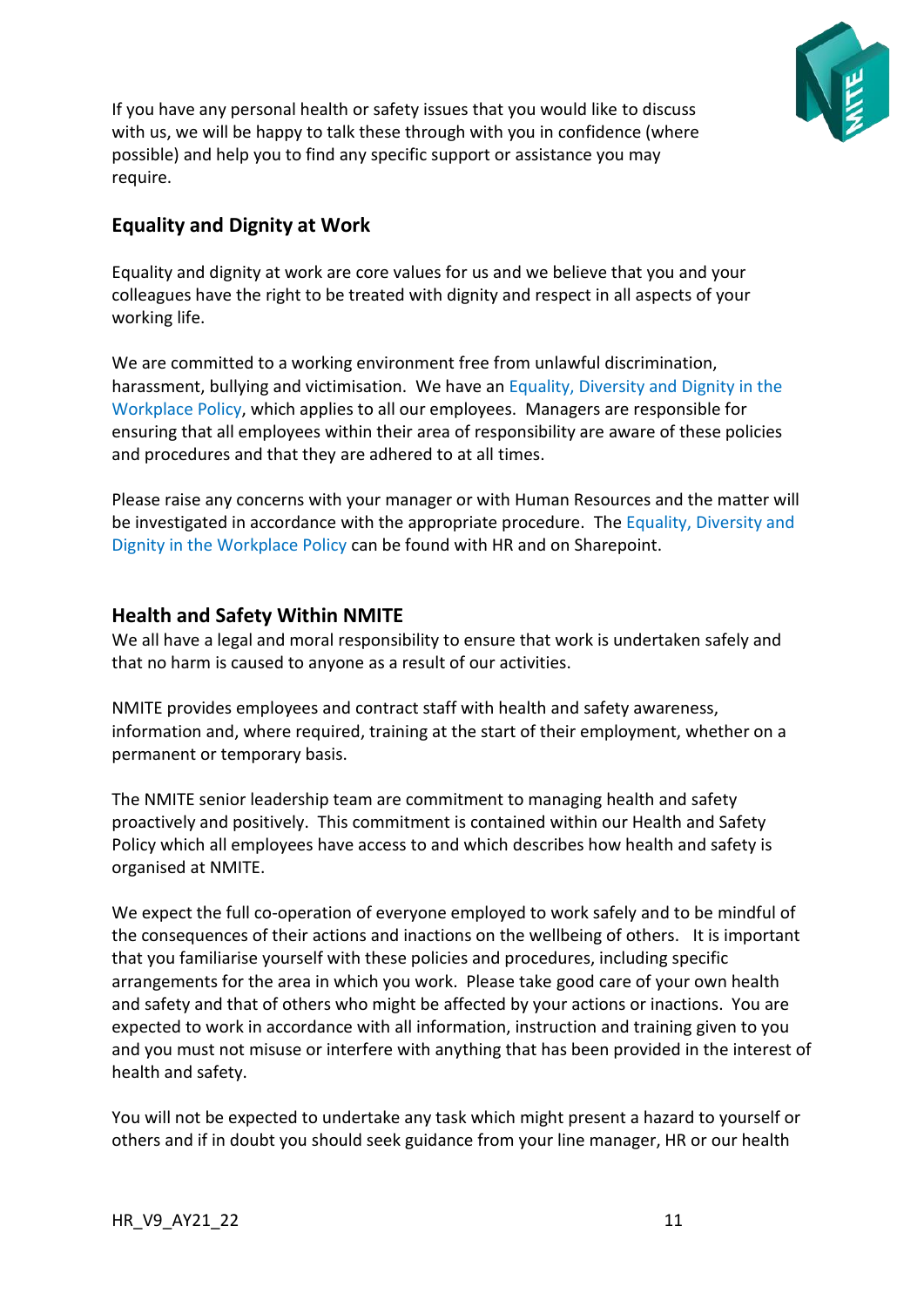

and safety representative. No one will be disciplined for raising a genuine health and safety concern or for refusing to do something because of a genuine health and safety concern.

# **Conduct and Behaviour at NMITE**

Our success relies on everyone, employees, Trustees and volunteers to work together to achieve shared goals and objectives and to help, encourage and support each other to achieve full potential. You are expected to co-operate with your colleagues, managers, all employees and all non-employees including our learners, and to respect and comply with any reasonable management instructions. Respect and reasonableness, passion and determination to succeed will always be key to our success as a team. However, any actions that have the effect of undermining or humiliating any employee or student, at any level (or that are intended to do so), may be regarded as misconduct.

We expect you to act at all times in good faith and in the best interests of the organisation. Please report to an appropriate level of management, as promptly as possible, any serious suspicions or other evidence you have may have regarding dishonest or unlawful conduct by any other employees.

Staff at all levels are responsible for enforcing and acting in accordance with our Shared Principles, Values and Behaviours and our various policies and procedures, including our Equality, Diversity and Dignity in the Workplace Policy. Those having a managerial remit have a specific responsibility to set and model appropriate standards of behaviour, to lead by example, to inspire and to ensure that those they manage, or support adhere to the policies and procedures and promote our aims and objectives.

Human Resources is available to help you to resolve workplace issues if they arise and you are encouraged to discuss any issues you may have at an early stage to reduce the risk of your concerns escalating.

# **Your Roles and Responsibilities**

#### **Your Role**

NMITE is a rapidly growing and changing organisation. You will have received a job description for your position either during your recruitment or during your induction. NMITE may need to make amendments to your job description from time to time. These will be made in discussion with you, due to our changing needs. We also anticipate that your role will develop over time and that your duties may change as your knowledge, skills and experience increase. As much as possible, we will help and support you to help yourself adapt to new challenges and responsibilities during your employment with us, and trust that you will work with us so that together we can ensure that we provide the best possible provision and support to our students.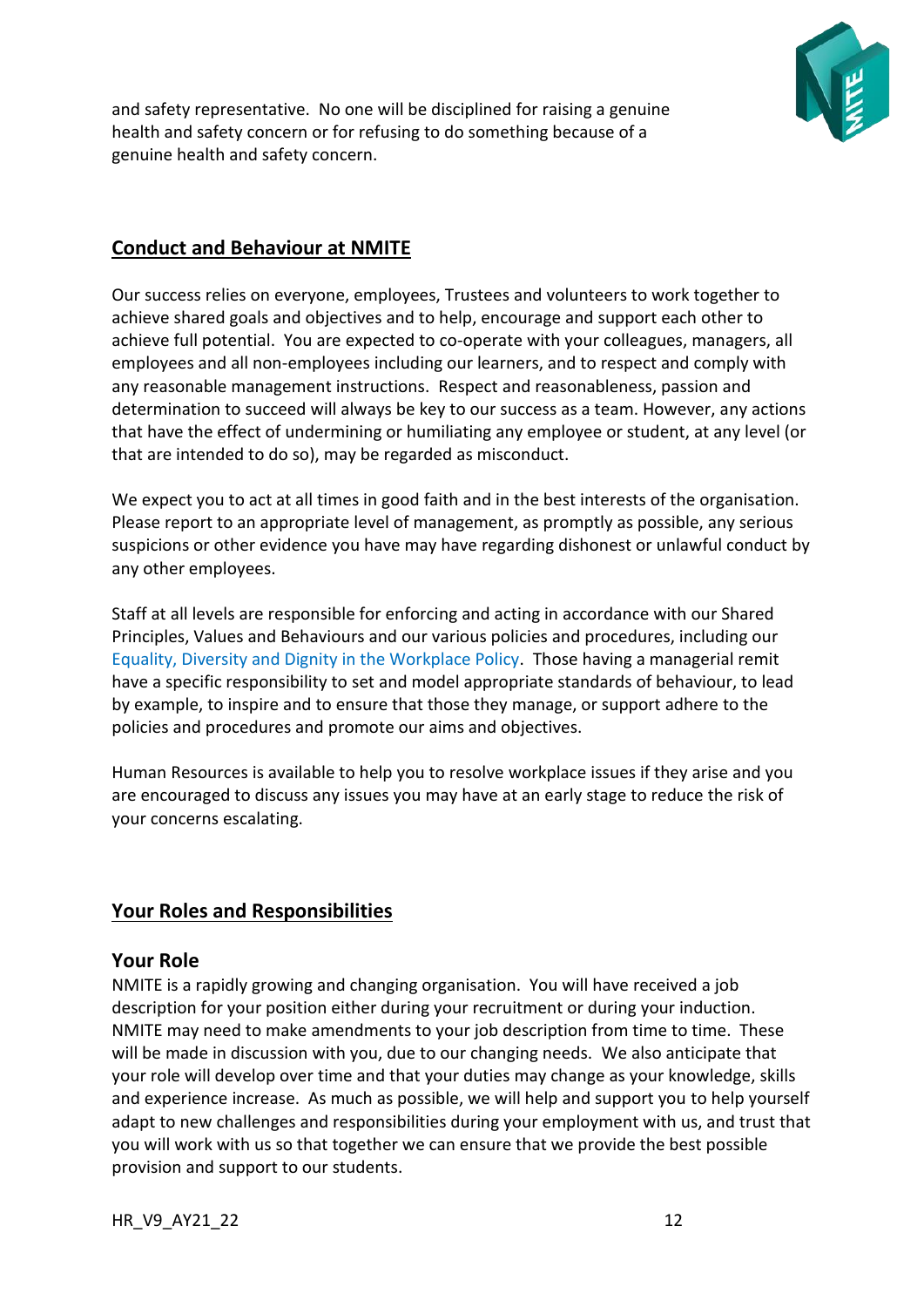

You will have the opportunity to discuss your key roles and responsibilities and how you fit into the team here, with your manager, initially during your induction and in ongoing development discussions thereafter. You should seek clarification from your line manager if you are uncertain, at any time, about reporting relationships, your job description, any targets or other objectives to be achieved and any general questions. Please note, however, that as a growing and changing organisation, all of our remits are fluid and we ask you to be reasonably flexible in your day to day activities, particularly when colleagues require help and support. You may be required to attend meetings and training from time to time, sometimes outside your normal working hours, any reasonable out of pocket expenses will be reimbursed.

If you have any grievances, concerns, or complaints, your manager should be notified in the first instance. We operate a flat structure to facilitate communication and collaboration, so ways to approach management may appear limited. If you are in doubt, please see Human Resources who will advise you of the best way forward. If necessary, we will adapt our formal procedures to accommodate issues arising in relation to senior officers. This will be discussed with you if necessary at the appropriate time.

It is an express condition of your employment that you be prepared and flexible, when necessary, to perform alternative duties within our business. For example, during holiday periods, it could become necessary for you to take over some duties normally performed by a colleague. This flexibility is essential for our operational efficiency as the type and volume of work is always subject to change.

Although you will usually work at one site, NMITE is a multisite organisation based throughout central Hereford. It is a condition of your employment that you are prepared, whenever applicable, to transfer to any other of our sites within Hereford. This mobility is essential to the smooth running of NMITE.

## **Your Performance**

## **Induction Period and Probation Review**

NMITE operates an initial Induction Period and conducts a Probation Review for all employees unless otherwise specified in their employment agreement. This period is for either 3 months or 6 months (dependent on the role you have) and 12 months for Academic staff. The purpose of the Induction Period is to ensure that you have time and support to settle into your new role, receive guidance if settling is not going well, and - at the point of the Probation Review – to confirm with you that NMITE is confident in your abilities to take your assignment forward.

To support you within your first months you will be guided through the Induction Period by your line manager. They will work with you on a Personal Development Review (PDR) document that takes you through from your induction and first days through to your Probation Review, and on to the normal performance feedback programme. During the first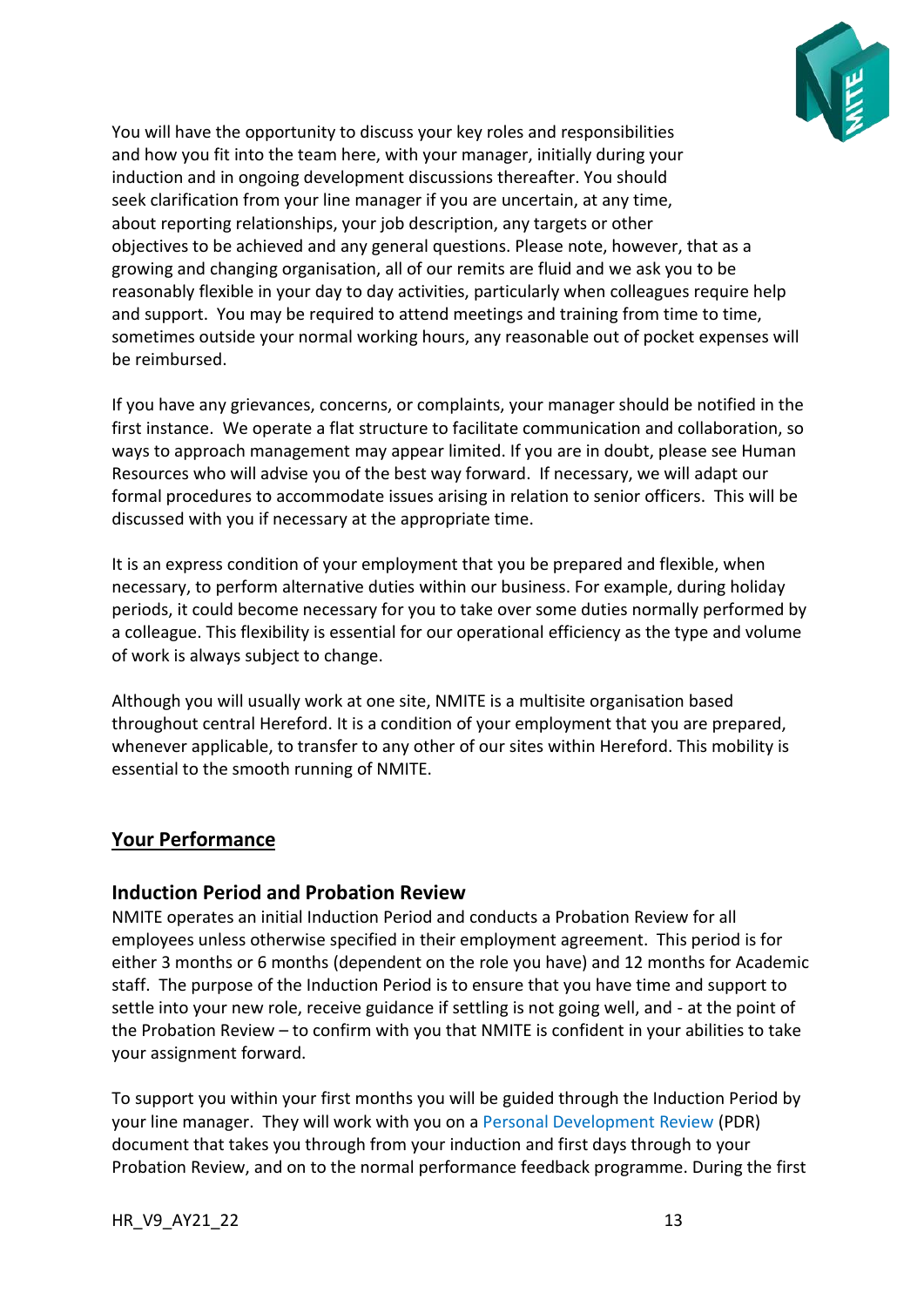

month, the PDR provides a framework to set some initial objectives and goals, to encourage communication with colleagues and staff around you, to support you exploring your new work environment, and to give you any guidance if required.

Your manager will meet with you shortly after you start with us and will meet with you periodically during your probationary period to discuss your progress. Towards the end of the Induction Period your manager will conduct a Probation Review before deciding whether you have successfully completed your Induction Period.

If concerns arise at any point during the Induction Period, these will be discussed with you and your manager may consider whether to extend your Induction Period to give you more time to settle in and for us to assess your ongoing suitability. An extension could be for up to a further 3 months. When your Induction Period has been successfully completed, this will be confirmed to you in writing.

Our Capability and Disciplinary Policies do not apply during your initial Induction Period.

## **Personal Development Review (PDR)**

We want everyone to grow and develop in the most productive way possible to benefit themselves and NMITE. Our performance review process starts right from your first days with NMITE so that even your early objectives and your desired achievements link to your overall annual review. Once you move from your Induction Period you will meet monthly for informal, one to ones with your line manager and also participate in a more structured bi-annual review which contributes to the overall review process at NMITE.

Beginning with the objectives developed during your Induction Period, you will be asked to consider what you want to achieve during the remainder of the year to give you more control over your development and learning.

Your manager will ask you to spend 10-15 minutes, once a month, with them. This meeting should be simple and quick. It is designed to be a structured moment when the two of you can touch base about your work, check in regarding any particular worries or challenges, confirm that your work and efforts are on track and of course correct if needed.

Bi-annually you line manager will schedule to meet with you to discuss and complete your PDR. This meeting is designed to focus on, discuss and update each other on your work, your progress and any development opportunities you want, or your manager sees that you need. The bi-annual documents will be referred to at you annual PDR meeting where you will review the year, focus on how things have progressed, assess your development, and plan your specific goals for the following year.

NMITE expects you to play a strong role in fulfilling your goals, tracking your achievements and progressing in your development. We believe that supporting this with regular check-ins with your line manager on your progress is critical, but the level of your engagement in this activity is self-determined. We hope that this approach will encourage you to create a short purpose statement each year which defines what you want to achieve for the year to fit with our mission, vision, principals, plans and objectives.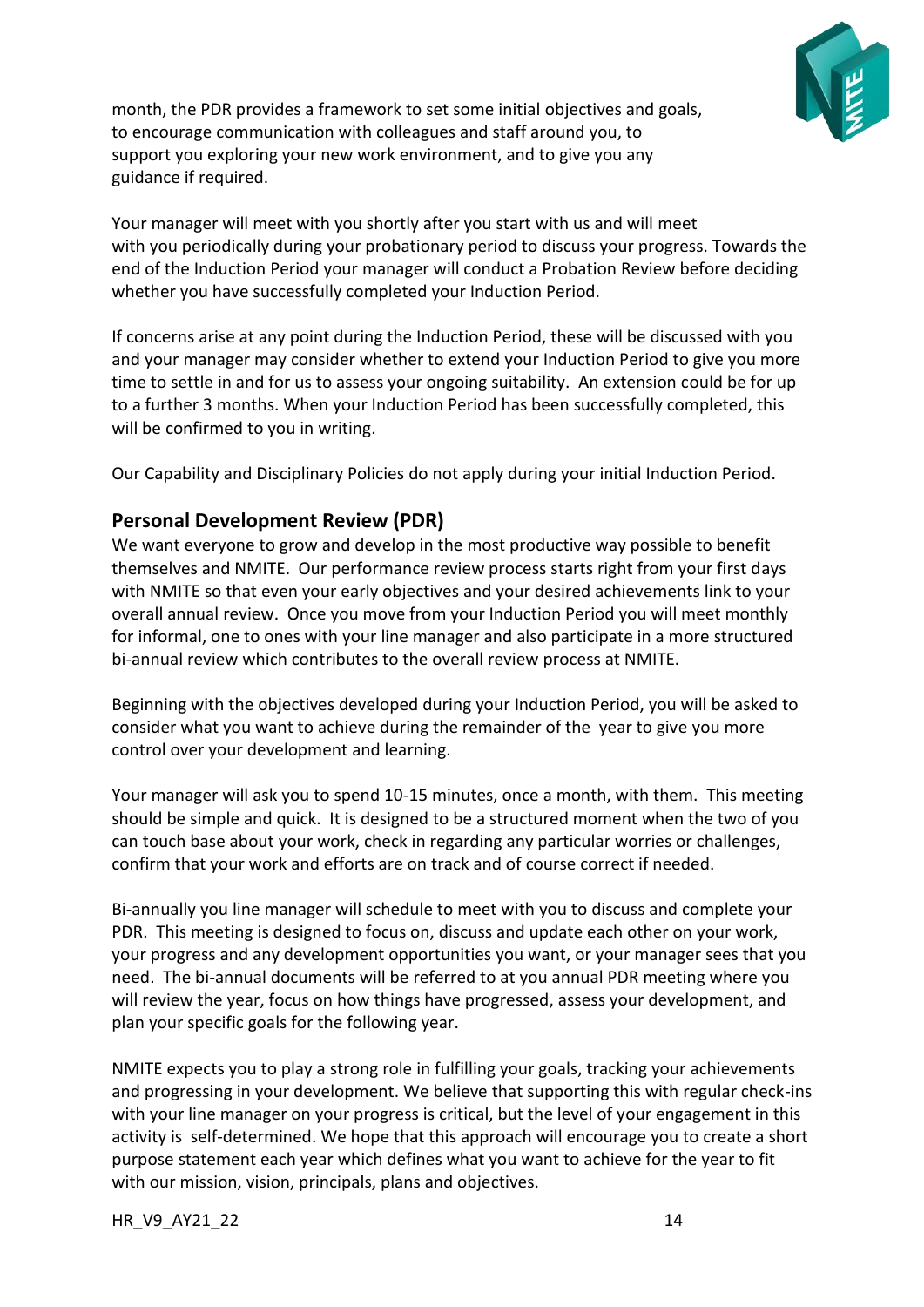

It is essential that all employees are confident and competent at managing their own performance – this is a key factor in deterring underperformance. Through ongoing informal, honest discussion, strong supervisory support, and a culture of respect, barriers preventing effective performance can often be removed. Occasionally however, despite support and guidance, employees are unable to reach and sustain good performance standards and further action will be required. When an employee's performance has been identified as falling below an acceptable level the process outlined in the Performance Management Policy will be implemented.

# **Training and Professional Development**

As an organisation focused on experiential learning, we encourage you to seek to explore opportunities to develop wherever they may present themselves. Your growth is important to us because you are at the centre of our organisation.

From time to time there may be some mandatory training or familiarisation that you may need to complete on occasion such as health and safety or data protection that may relate to all employees. You should complete this training or familiarisation in accordance with any requirements as advised.

We also hope that you will ask to undertake any training necessary to keep up to date with changing technology or working practices relevant to your area of work. Any learning or training should aim to support and enhance your performance and achievement and enable you to grow professionally and take on more responsibility. Please can you keep HR updated of any additional development of training you undertake.

Training takes many forms including mentoring, internal and external formal training, online study, coaching, buddying, secondment to a project, collaborative work or other similar opportunities. It may take place within normal working hours but may also fall outside those at a location that is not at your normal workplace.

There may be occasions where NMITE will look to support additional training and development. This will need to be discussed and agreed with the Department Head and HR.

# **Time & Place of Work**

# **Hours of Work**

Your working hours are set out in your contract of employment. We ask that you manage your time effectively and appropriately within the agreed time period. We also reserve the right to alter your hours of work to meet changes in organisational need. This would be discussed with you first, and there would be sufficient time given to you to adjust any personal circumstances to the new work time. In general, given the nature of NMITE, we also hope that you will be reasonable in work time flexibility when it is required.

## Start and finish times.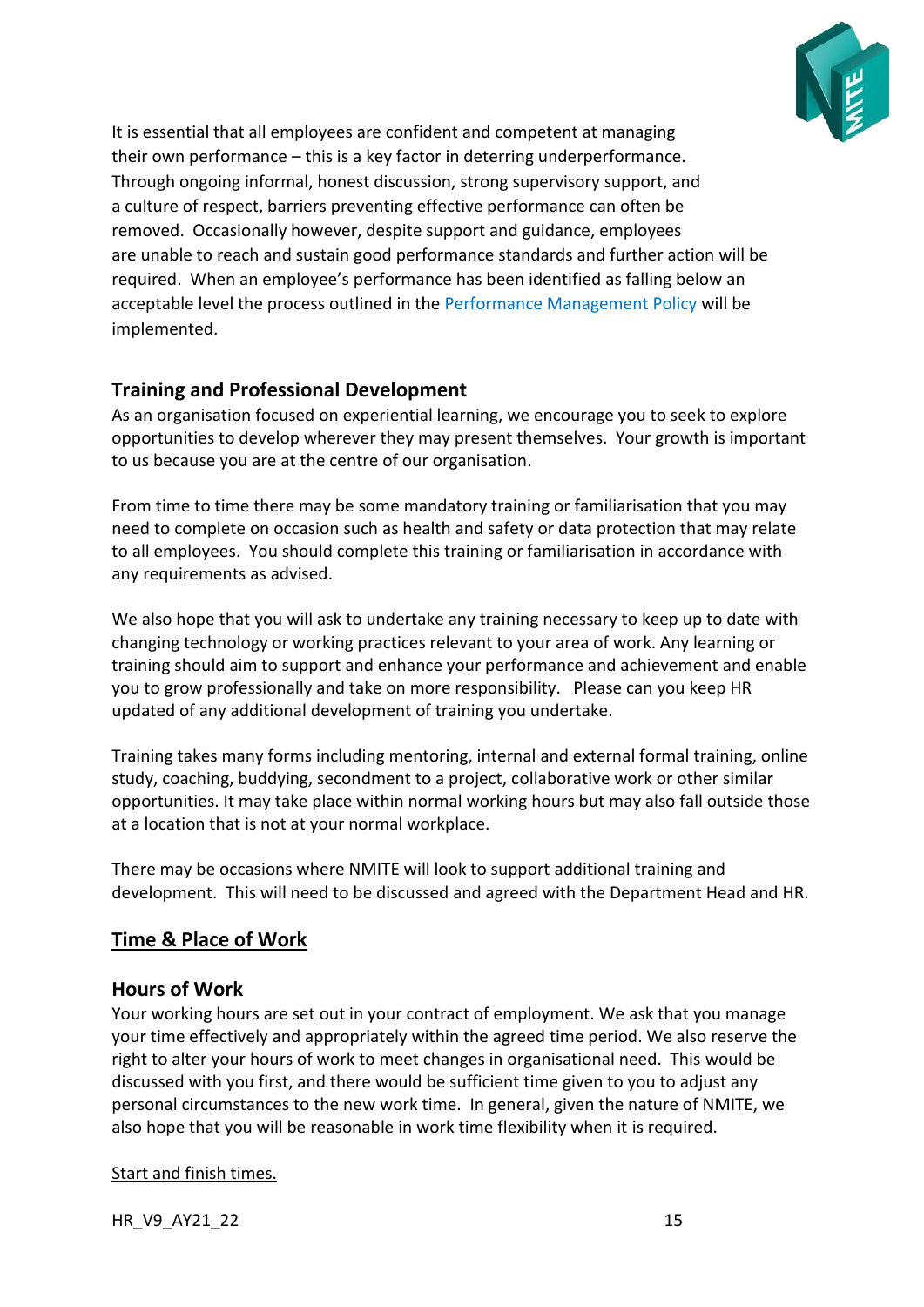

NMITE standard flexible work hours are between 07:30 – 18:00 although most contracts will specify working hours of 9.00 – 17.00.

Employees may work more flexibly to suit personal circumstances if agreed with NMITE in advance of beginning to work revised hours. The normal total work hours expected of all full-time employees is 40 hours per week, and work days are expected to normally be Monday to Friday based at your place of work.

We will support our staff to allow some flexibility within their hours as long as you complete your contracted hours within the working week. Please ensure your colleagues are aware of your working pattern or of any atypical arrangements that might affect others.

Trust is key within NMITE, however persistent lateness, unacceptable levels of absence and/or unauthorised absence may result in some form of disciplinary action being taken.

#### **Remote or Home Working**

As we aim towards working flexibly, some employees may work remotely. This may be temporary or on a permanent basis as stated in your contract of employment. Where working from home is agreed, your manager will discuss the specific technology or equipment required and how you are permitted to use it.

You are required to make yourself aware of the rules related to the Data Protection Act 2018 in regard to the storage, utility and movement of personal data and NMITE confidential information and you must establish your home work space and equipment so as not to breach the law. This means that you must ensure that your work is adequately protected so that no other person other than another authorised NMITE employee can access it. You must take reasonable precautions to safeguard our equipment and report any loss or theft of equipment or data immediately. You may be liable for costs attached to lost or stolen property relating to the NMITE if, upon investigation, appropriate precautions were not taken. Finally, you must ensure a secure internet access is used at your location and that any work that needs to be remotely stored is transferred to the appropriate server, cloud-based repository or provision as soon as possible

Consideration will be taken for flexible working when circumstances arise such as when caring for dependents or when returning after maternity leave.

Please see our Flexibility when Working from Home Policy**,** available in HR, if you are considering requesting the option to work periodically or regularly from home.

## **Working Outside NMITE Facilities**

Please ensure as much as possible that you maintain security whilst working outside of the NMITE facilities. If you are in a public place, position yourself so that your work cannot be seen by any other person. You are responsible to ensure that any remote network you are using provides a secure internet connection to access the internet. You must also ensure that any work you do remotely is saved appropriately or transferred to our system as soon as reasonably practicable.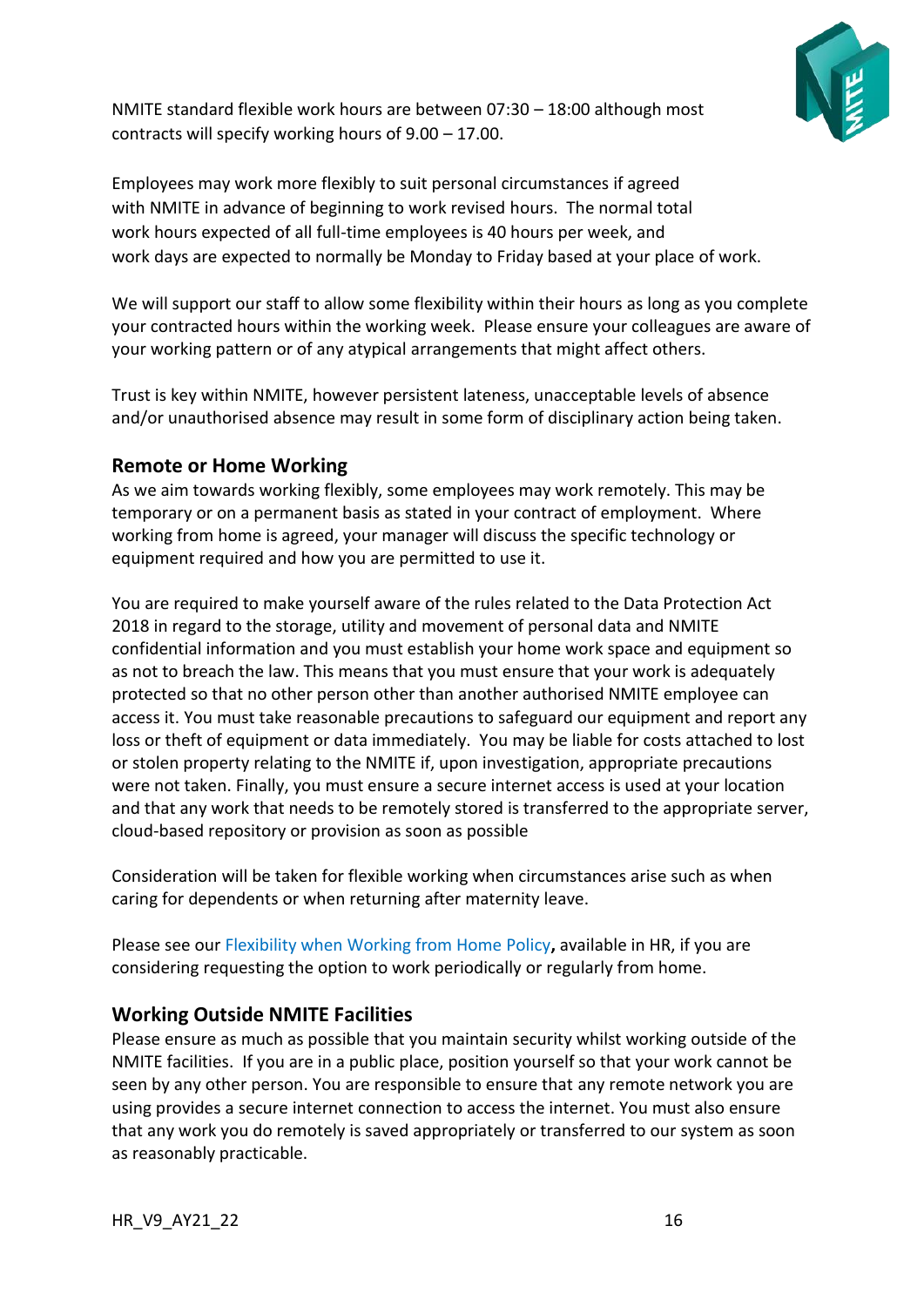

If you are considering a request for a temporary change to your working arrangements or require time away from your usual work environment for any reason, please contact HR to obtain our Flexibility when Working from Home policy and discuss this with your manager.

If you are considering a permanent change to your hours or arrangements, you will need to put forward a formal Flexible Working Request for consideration. This would be a permanent change to your contractual arrangements.

## **Door and Building Security**

All access to NMITE buildings is via access or electronic control. You will be provided with either, a key, an electronic fob/dongle or a personal programmed identity card to access relevant buildings.

## **Current NMITE Locations**

- 6a St Peter's Street, Hereford, HR1 2HA
- Gardner Hall, Venns Lane, Hereford, HR1 1DT
- Blackfriars Centre, Blackfriars Street, Hereford, HR4 9HS

## **Mobile/Smart Phones**

Mobile or smart phones that have been provided for you by NMITE should be used for work purposes only and remain the property of NMITE if you should leave. You may use the device for private use on occasion, but unreasonable or excessive usage may require you to reimburse the cost of personal calls and/or data when the bill becomes due.

It is your responsibility to ensure proper usage and upkeep, safekeeping and condition of any device provided. Your phone should be kept with you and on during your working time to enable appropriate contact with colleagues. Damage to the device will be at your cost unless due to acceptable wear and tear. Please remember that if you are in a vehicle you should not use a mobile device unless legally safe to do so. NMITE accepts no responsibility for any action/fines taken against you for driving whilst using a mobile phone.

You must return the mobile phone to your manager immediately if you are requested to do so or on the termination of your employment for whatever reason. If you do not return your mobile telephone/device when asked to do so, or return it in an unsatisfactory condition, the cost of replacement, or a proportionate amount of this, as decided by NMITE and will be deducted from any monies owing to you, or you will otherwise be required to reimburse NMITE.

## **Breaks**

NMITE does not specify static morning or afternoon breaks. We encourage health and wellbeing at NMITE and to provide the best environment for healthy discussion, energy and creativity, all employees are actively encouraged to take breaks to rest and recharge. You should allow at least a 30-minute mid-day break at the very least.

#### **Attendance**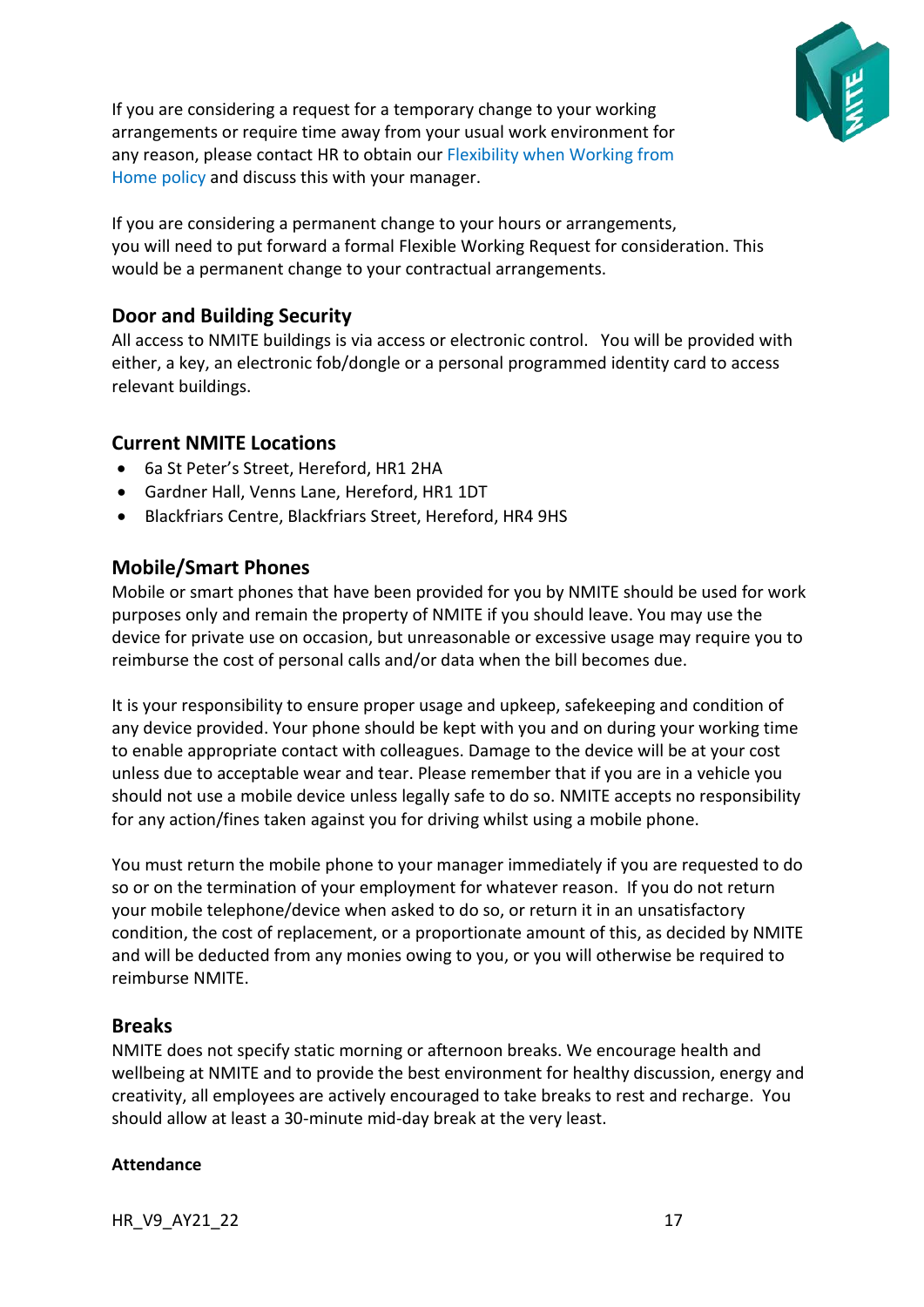

Regular attendance reduces undue pressures on colleagues and enables us to deliver the highest standards of education and learning for our students. Although flexibility is important, punctuality is expected and reflects on our assessment of your professionalism.

If you are unable to attend work for any reason, you should advise your manager and colleagues so alternative arrangements can be made to avoid disruption. Your manager will inform you of how best to contact them when such circumstances occur. If you are, for some reason, unable to make contact directly with your manager, contact Human Resources. If you are absent due to sickness, please consult the Sickness Policy and advise us of your situation in accordance with that policy. Please ensure you complete any self-certification on your return to work. Forms are available on Sharepoint.

#### **Lone Working**

If you find that you may be working alone in your workspace, or after dark or in an atypical situation, please be aware of your safety and security, vigilant to any risk and try to make provision.

Be smart! Advise a colleague of your presence, location and when you plan to leave as a security safeguard. Please ensure they have a telephone number for you to contact you should they need to.

Don't place yourself in a situation, especially after dark, where working alone may create a risk to your personal safety. And remember to close all doors and windows fully and set any alarm on exiting the property.

## **Travel**

NMITE has a Travel and Expenses Policy that you should refer to before any travel arrangements are made. Some employees may be required to travel to and from locations throughout the UK, Europe, the United States or other world destinations. If you are one of these employees, the parameters of our expense allowances will be discussed with you by your manager during your Induction Period. When booking travel, a requested upgrade above the allowable level will be at your own personal cost. If in doubt about your allowance at any time, please contact Finance in advance for advice on bookable travel or accommodation.

You are insured with NMITE for travel on work-based trips from your date of employment. if you wish to have details of your travel insurance, please contact Human Resources.

If you are using your own vehicle for work related travel, please agree this in advance with your manager. You are not permitted to use your vehicle for NMITE business unless you have a current driving license and insurance that covers business use of your vehicle. You will be required to use the NMITE official expenses form to claim any out of pocket expenses. Please see Finance if you are unsure of the expense claims process.

You are not entitled to claim reimbursement for journeys from home to your normal place of work. Travel to or from home directly for a work appointment or a meeting at another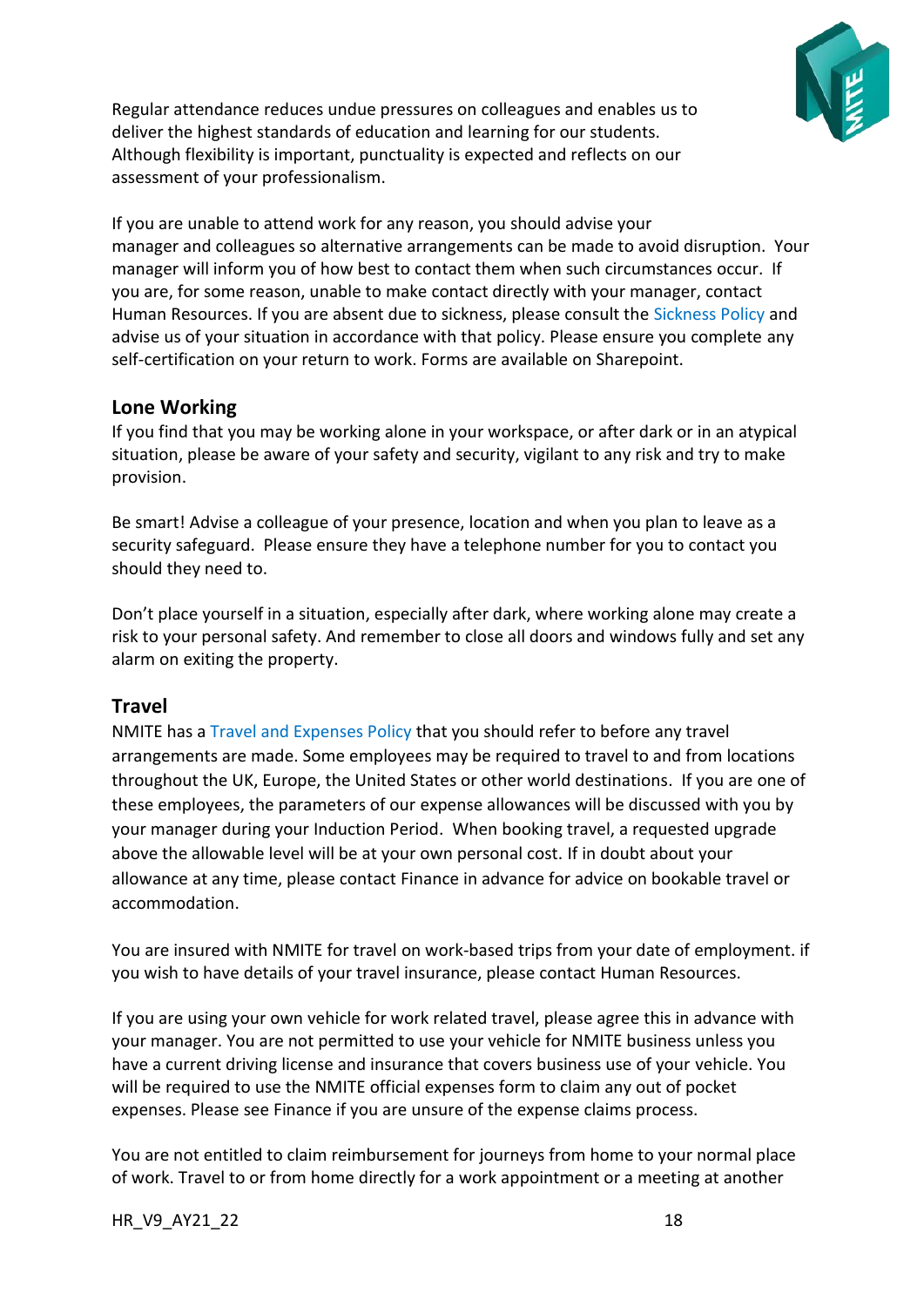

location will only be allowable if the distance is significant and if agreed in advance with your manager. Your claim will be subject to reduction of your routine commute distance and must show that reduction on your expense form.

# **Pay and Benefits**

#### **Salary and Wages**

Our goal is to provide a nurturing, bold and dynamic learning establishment where personal and professional development and creativity are our focus.

Whilst appreciating the requirements for suitable remuneration for good work, pay reviews and reward are not automatic at NMITE. We undertake comparative reviews of market rates periodically to ensure we sit appropriately within the academic and geographic market places for pay.

Other factors going into your specific rate of pay include your performance and development and any additional duties or responsibilities that you may take on in your role. You will receive a letter informing you of any changes to your pay when they occur. There is no provision for overtime payments.

You will normally be paid on or around 15<sup>th</sup> of each month for the work done in that month. You will be issued with a pay statement, which sets out your pay and deductions.

If you have any queries about your pay, please raise this with Finance & Payroll. In the event there are any administrative errors in relation to pay we will do our utmost to explain the situation and correct the issue as soon as possible.

## **Business Related Expenses**

NMITE will reimburse reasonable out of pocket expenses incurred when you are undertaking NMITE business. Examples of expenses include travel, accommodation, meals, supplies, etc.

Expense reimbursement must be requested using the Expenses Reimbursement Form provided by Finance and relevant receipts must be attached. The form must be forwarded to Finance via your line manager and signed by your Senior Leadership Team member within a maximum of two (2) months of the expenses having been incurred. If you have any questions about the expense reimbursement process or forms, please see Finance.

## **Benefits**

NMITE wants to create a unique and extraordinary work environment for our employees and offer a positive and supportive benefits package. Terms and conditions apply to most of the benefits outlined below. Where the benefits are acquired externally, we may change provider from time to time. We may also change the actual terms and benefits provided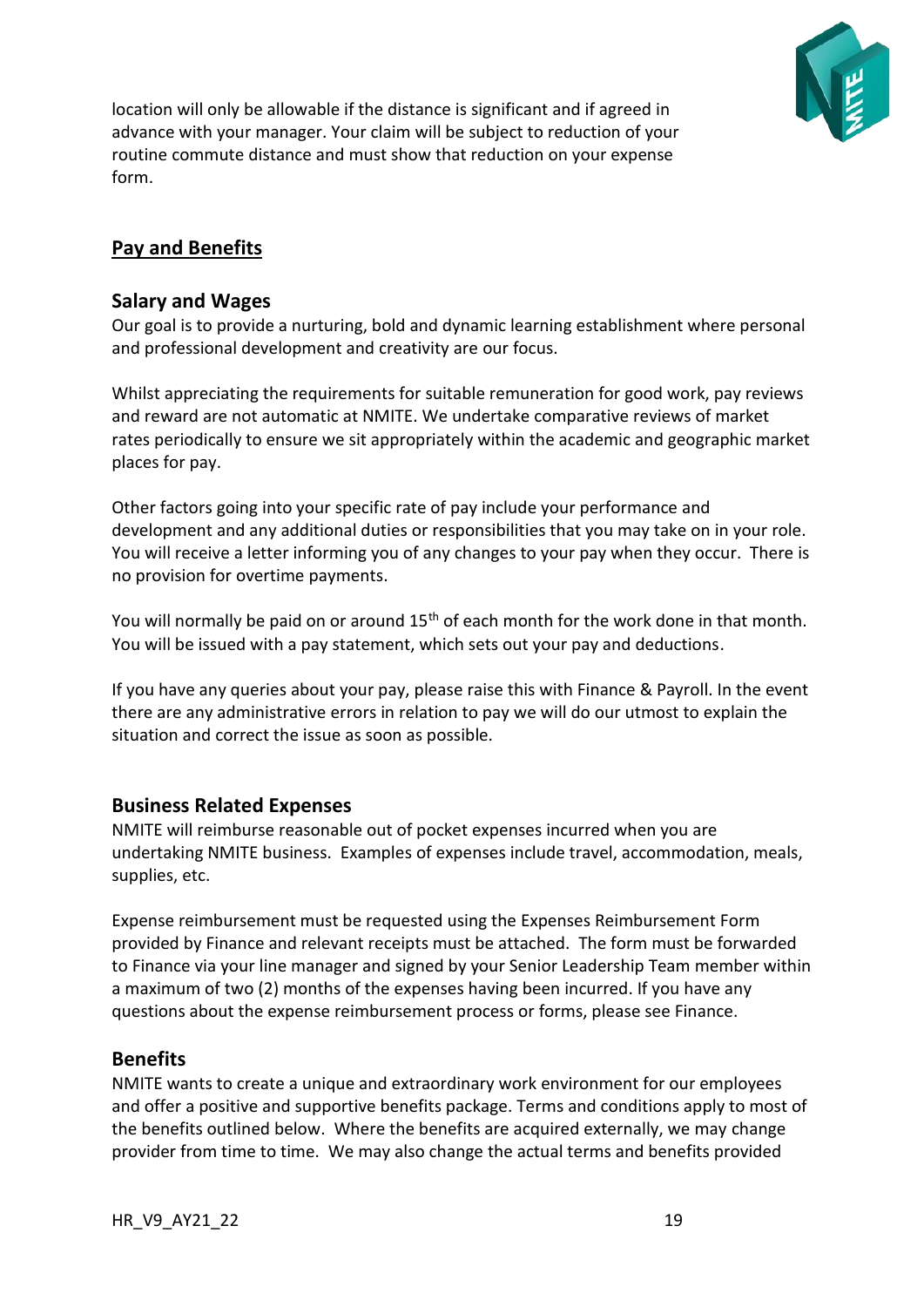

under a scheme or withdraw a scheme completely. You will be notified of any changes and the timeline for those changes as and when they occur. Any rights you may have in relation to any of our schemes depends entirely on the terms of the scheme in place at any given time and there is no contractual obligation to this benefit.

## **Pension**

All employees are enrolled into the NMITE AVIVA pension scheme. If you do not want to be part of this scheme, you may complete an 'opt out' form. Details of the scheme will be provided to you during your Induction Period.

## **Life Assurance**

NMITE provides a payment on death benefit equal to three (3) times your basic salary at the time of your death, subject to you having satisfied the normal underwriting requirements of the relevant insurance provider and having nominated a beneficiary. Coverage under this insurance will begin for you on the first of the month following your date of hire.

## **Employee Assistance Programme (EAP)**

Our employees benefit from an Employee Assistance Programme. A free and confidential 24/7 access point and help line to support many areas of their life and wellbeing. You will be provided further information on this plan as part of your Induction, or you may ask Human Resources for further information at any time. The number to reach our EAP is 0800 917 9330

## **Rightsteps Wellbeing package**

Rightsteps Wellbeing is an on-demand platform where NMITE employees can choose mental and physical wellbeing support from their range of self-guided wellbeing resources. The support is divided into two levels, Find Out More content and Wellbeing Sessions. Login details will be provided to you by HR during your induction.

## **Canada Life WeCare**

Canada Life WeCare provides employees of NMITE with 24/7 online GP, mental health support service, get fit programme and more. Whether you need counselling, want to quit smoking or access GP quickly, WeCare is here to help. Login details will be provided to you by HR during your induction.

## **Cycle to Work Scheme**

Employees of NMITE who are eligible can take advantage of the government cycle to work salary sacrifice scheme, saving tax and national insurance on their commute to and from work. Details of the scheme can be obtained from HR.

## **Discounted gym membership**

Employees of NMITE are eligible for an over 40% discount on monthly gym membership with Point4. Please contact HR for further details.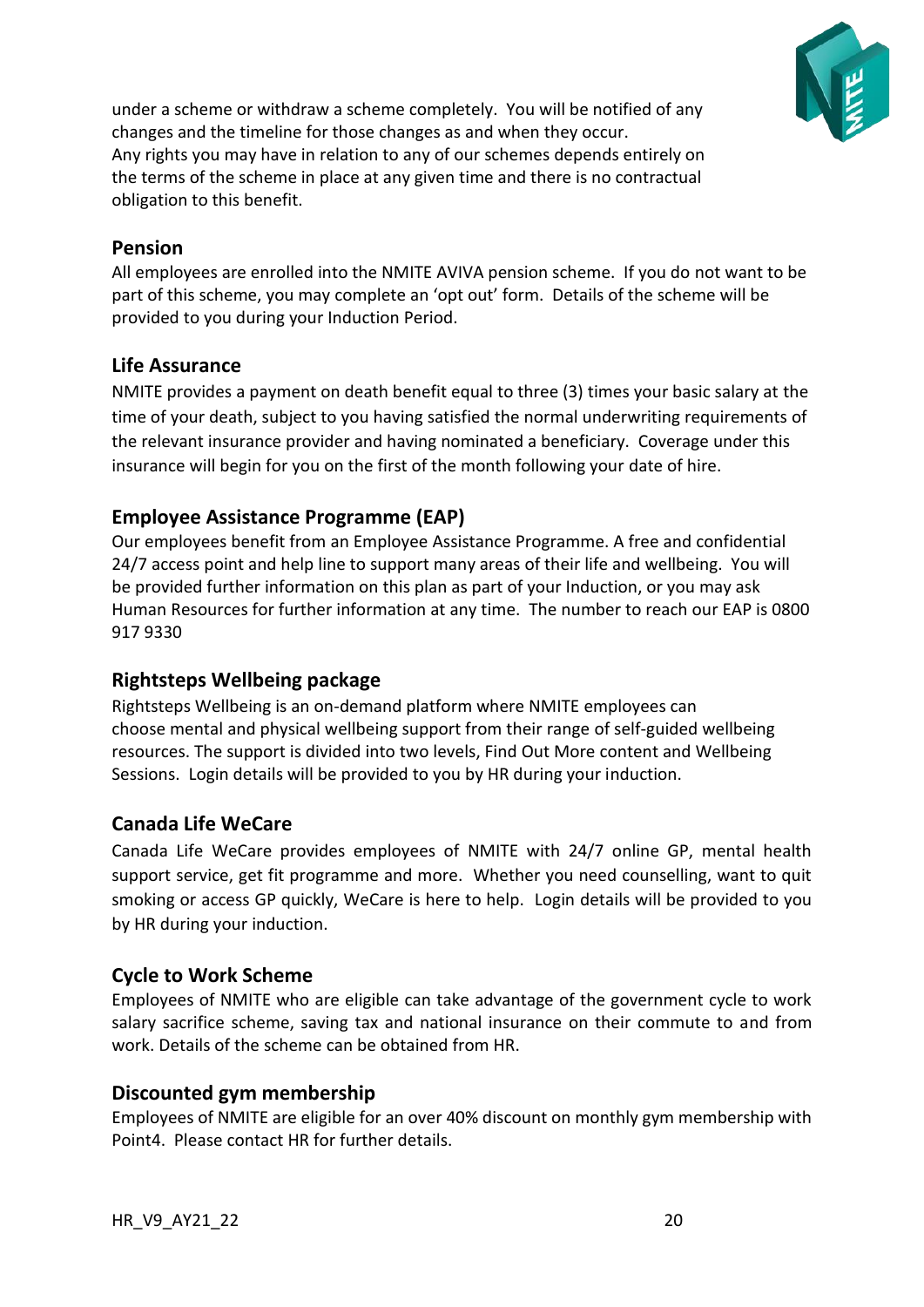

# **Group Income Protection (PHI) Benefit**

If you should become seriously ill or suffer a debilitating injury, after 6 months' continuous sickness/absence you may be eligible for Permanent Health Insurance under our group income protection plan. Your access to this coverage, should you need it, will be subject to the insurer accepting you for cover under the relevant policy, and subject to their terms and conditions up to normal statutory retirement age. PHI will pay you a proportion of your salary while the sickness/absence continues until you return to work, leave NMITE because of your situation, or are deceased.

# **Organisational Chaplain**

NMITE is committed to offering our staff a wealth of services to support them within the workplace. We have an organisational chaplain that is always on hand should you need this support. Please contac[t chaplaincy@nmite.ac.uk](mailto:chaplaincy@nmite.ac.uk)

## **Holiday and Other Leave Entitlements**

#### **Annual Leave**

Your Annual Leave entitlement is 30 days or the pro rata equivalent if you work part time. You are also entitled to bank holidays and any organisation wide Closure Days as they occur each year.

Employees can carry over up to 5 days of unused Annual Leave into the next leave year. There is no length of service criteria. There will be exceptions to this; staff on long-term sick leave and maternity leave will be entitled to carry over all of their accrued leave not taken within the leave year.

Our 'Leave Year' runs from 01 August – 31 July. This means that if you start employment with us, for example, half way through the year you will receive half of that year's Annual Leave entitlement for the remainder of that Leave Year. You will be advised of your actual entitlement during your Induction period, and Finance (payroll) can always update you on your available accumulated leave at any time.

Closure Days are additional days that NMITE may close as an organisation and you will be advised of these dates in advance on the annual holiday schedule.

## **Taking Annual Leave and Leave Request Process**

Annual Leave requests must be authorised through your line manager using HR Breathe. To avoid disappointment, we advise you not to book a holiday until your leave request has been approved. If we are unable to grant you the leave you request for any reason, this will be explained to you and the reason why. In this case you would then be expected to attend work as normal.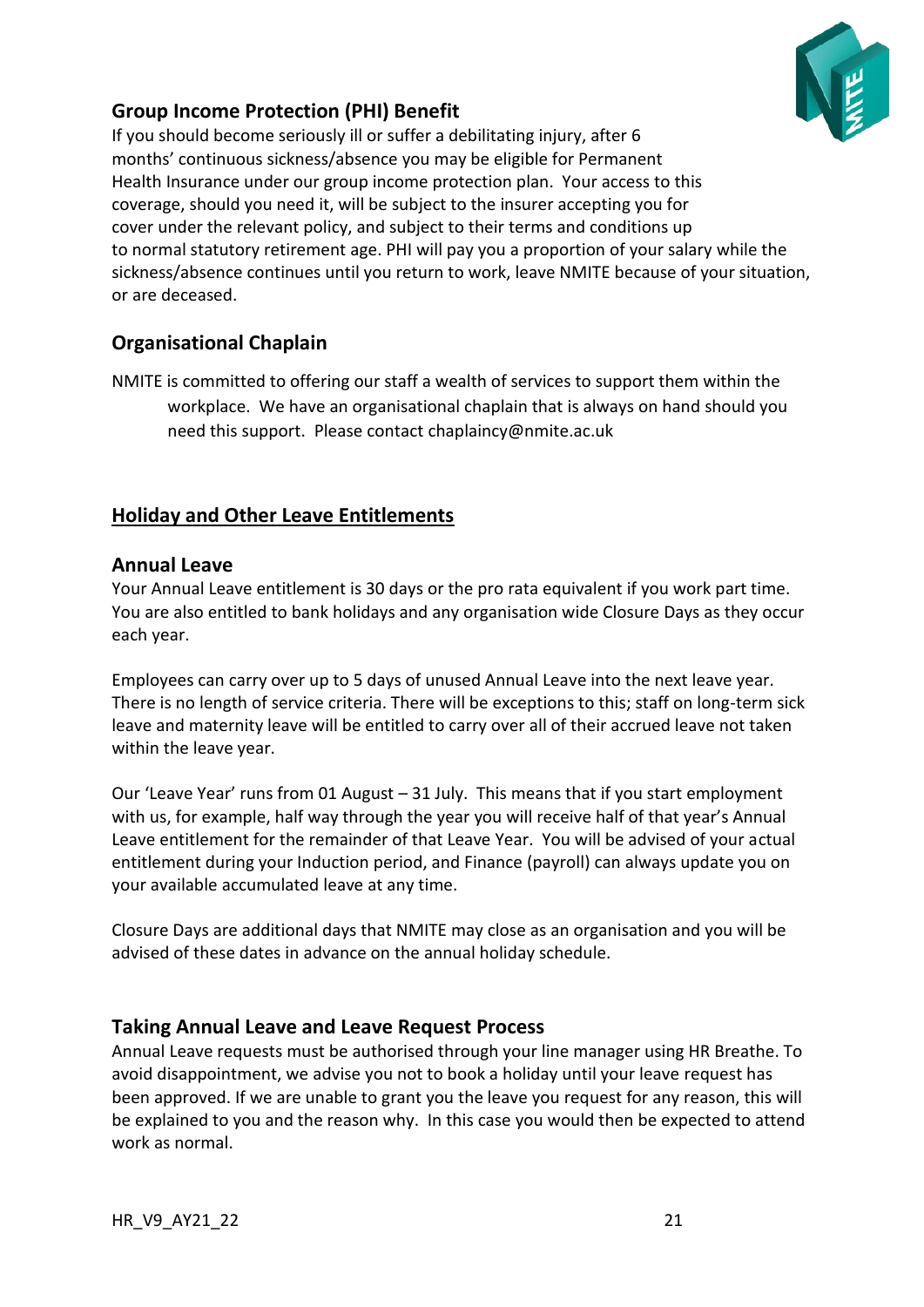

In order to ensure we have adequate cover to meet our commitment, Annual Leave requests are generally agreed on a 'first come, first served' basis. We would not usually agree to you taking more than 2 weeks' Annual Leave at any one time, although we may make exceptions to this depending on your personal circumstances and the amount of advance notice you are able to give us.

To ensure good health and wellbeing, we encourage you to spread your Annual Leave across the year to allow yourself time to recharge your batteries and return to work refreshed. You must use your accrued and available Annual Leave prior to taking any additional unpaid time off. Any requests for Unpaid Leave should be discussed with your manager and Human Resources before you plan to take the leave.

If you are sick or are injured prior to or during your Annual Leave, upon receipt of acceptable proof of illness NMITE will cancel your annual leave. Your Annual Leave will then be nullified and recorded as sickness absence to reflect the illness. If you become sick whilst on Annual Leave and you wish to have this logged as sickness, we would expect you to notify us on the first day of sickness and provide certification in accordance with our sickness notification rules. You will then be re-credited with the appropriate number of day's Annual Leave entitlement and allowed to take it at a later date, which must be agreed with your manager. Please see our Sickness Policy for further information on illness absence.

If you are absent from work for any other reason, in most cases you will continue to accrue Annual Leave entitlement. This includes, for example, where you are absent on sick leave, maternity or paternity or other family leave. However, holiday entitlement may not continue to accrue if your absence is unauthorised or during career breaks, sabbaticals or in the case of some other absences. Your line manager and/or HR will discuss this with you at the appropriate time.

Should you leave NMITE, your full entitlement to accrued, unused Annual Leave will be calculated less any leave taken during the Leave Year. If the Annual Leave you have taken at the time of your departure from NMITE exceeds your Annual Leave entitlement, NMITE has the right to deduct the amount of this leave from any money owing to you at the time of your leaving.

## **Holiday Pay**

You will receive your normal basic pay during authorised Holiday. We reserve the right to withhold Holiday Pay if there are any concerns as to whether your leave was authorised while the matter is investigated.

If you have any queries concerning this, you should raise them with your line manager or Human Resources.

## **Emergencies**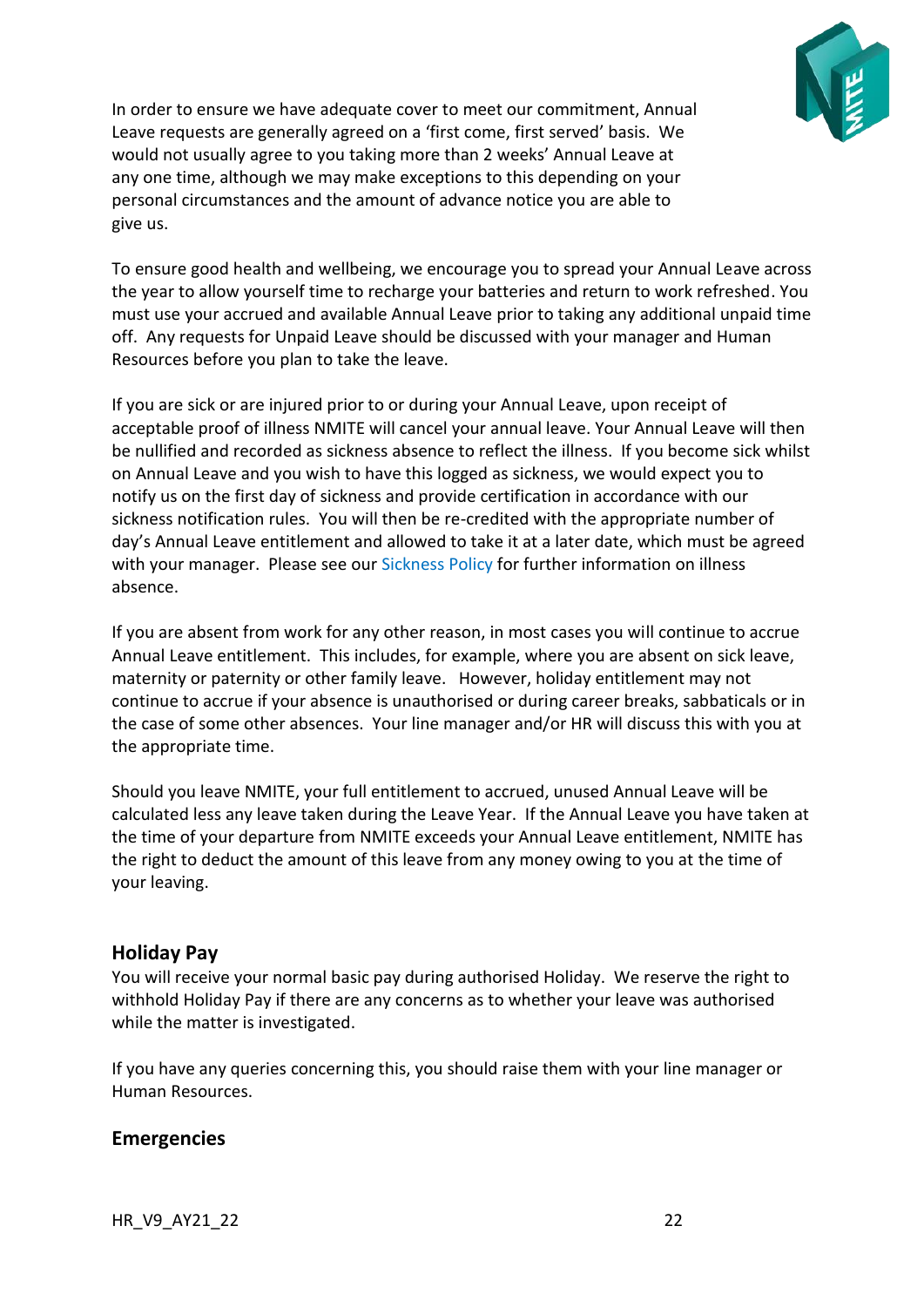

Occasionally emergencies mean that you cannot attend work or that you are likely to be late or need to leave early. In such cases you should advise your line manager promptly and directly to let them know about the situation and when you are likely to arrive or return.

If you need emergency time off to care for a dependent (a relative, child or someone else for whom you have caring responsibilities) please advise your manager and we will do what we can to support you.

## **Family Leave Requirements**

Your personal circumstances may mean that you have some entitlement to Maternity, Adoption, Paternity or Shared Parental Leave. If you need more information, please first read our Family Friendly and Leave Policies on Sharepoint or available from HR. Human Resources can then help you understand if these apply to you and what your Family Leave provision may be.

If you need to change your hours more permanently to accommodate family or other commitments, please refer to our Flexibility when Working from Home Policy.

## **Compassionate Leave**

Compassionate Leave may be granted for up to 5 days on full pay in the event of a death in your immediate family (i.e., mother, father, husband, wife, partner, son, daughter, brother, sister or grandchild, grandparent). Compassionate Leave may also be granted in relation to the death of someone other than an immediate family member in some specific cases entirely at the discretion of NMITE. Please speak with Human Resources if this affects you at any time.

Requests for Compassionate Leave will also be considered to help you come to terms with the serious illness or injury of an immediate family member or severe personal problems. This is separate leave from any entitlement under the statutory right to time off for dependents. Your case will be viewed sympathetically, and the amount of leave granted will depend on your individual circumstances.

# **Other Agreed Leave**

You may need time off work for other reasons at some point, for example public duties, personal reasons, extended personal leave, to travel or participate in a sporting event, or for educational or training purposes. We appreciate these circumstances may happen and so will try to be flexible and do our best to accommodate any requests you have regarding time away from NMITE. You are encouraged to discuss your plans and requirements as far in advance as possible with your manager or Human Resources.

## **Jury Service**

If called for Jury Service, please advise us as soon as you can. You will receive your normal pay for the duration of your Jury Service up to 10 working days. Please claim for any out of pocket expenses through the forms provided by the court. If the court case is longer than 10 working days, a claim can be made to the authorities for your loss of earnings using the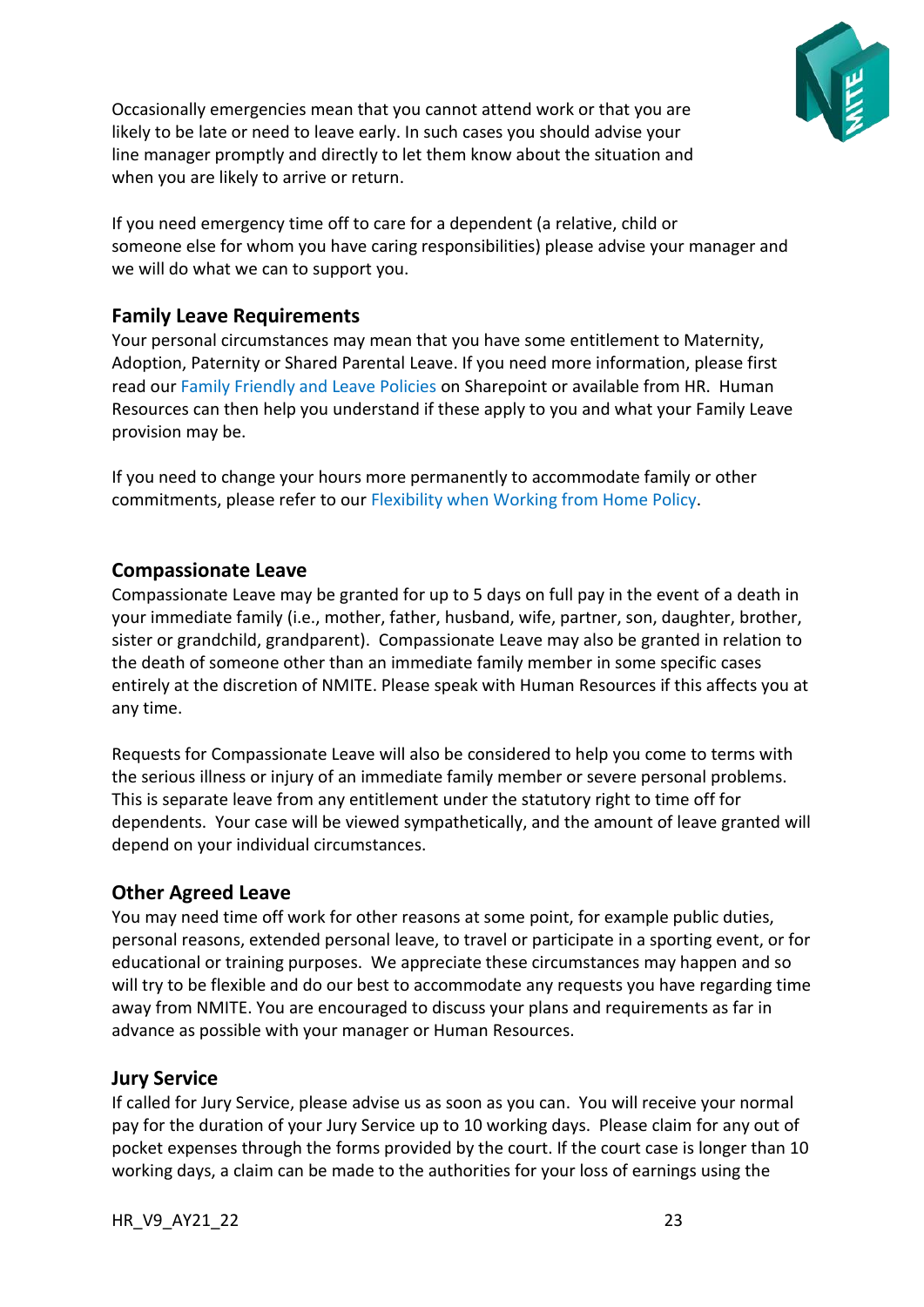

forms provided by the Court. Proof of your claim must be provided to NMITE for any contributory payment. NMITE in this instance will pay you the difference between your normal salary and the amount of compensation for loss of earnings you will receive as a juror.

# **Medical and Other Appointments**

Any appointments should be made outside working hours if possible. However, if you must attend an appointment during work time please try to make appointments for the start or end of the day to minimise disruption to work. We would expect you to manage your time to ensure you fulfil your full scheduled weekly hours.

## **Disrupted Travel**

#### Extreme weather:

Recent years have seen some atypical weather conditions that have adversely affected people's ability to get into work by whatever transport route they ordinarily use. Recognising some employees may live more rurally, if the weather is bad we do ask that you make a genuine effort to get to work as usual or work from home with the agreement of your manager.

In the event you decide to travel to work and then subsequently find that the weather conditions prevent you from completing your journey, please telephone your manager as soon as practicable and safe and ideally within an hour of your usual start time to advise your manager of the circumstances and what efforts you have made to get to work.

At our discretion, and considering the circumstances, we will can decide whether you will qualify for normal pay or if you are expected to take time off in lieu, Annual Leave or Unpaid Leave for the period concerned. In any event, absence from, or lateness to work due to extreme adverse weather conditions will not be subject to any disciplinary procedure, provided you notify your manager as requested.

Deterioration of weather whilst at work: Should you believe it necessary to leave early to get home in the event the weather worsens to such as degree you felt it may become too bad to travel, it is expected that your manager, with their discretion, would be sympathetic in their consideration of the situation. However, if this impacts your normal work hours it would be expected that this time be taken as Annual Leave or Unpaid Leave if you are more than 2 hours late into work or have to leave more than 2 hours before the end of your working day.

## **Suspension and Paid Time Out**

There may be occasions that require suspending someone without pay or placing someone on Paid Time Out from work for a prescribed period of time. This may be the result of requiring an investigation to take place or for the individual's protection.

Should this ever be of relevance to you, placing you on paid leave does not mean that we believe that you have done anything wrong, it is simply a safeguard while the circumstances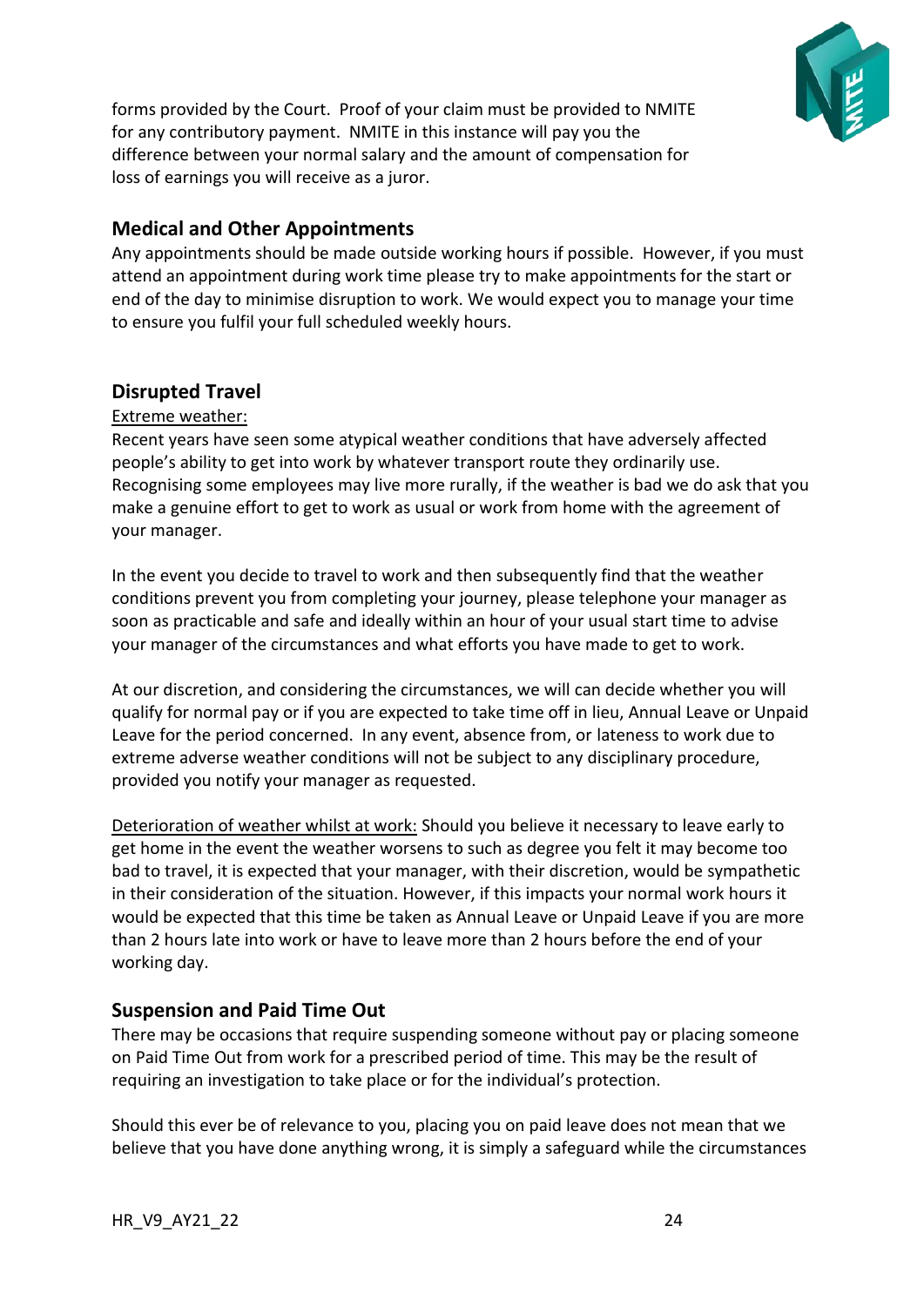

are better understood. If you are put on Suspension or Paid Time Out, the full details of the situation will be explained to you by your line manager and/or Human Resources

## **Unauthorised Absence**

Although we would remain flexible and supportive of individual circumstances, should you not contact and advise your manager or Human Resources concerning a period of absence, your absence may be regarded as 'Unauthorised'.

Equally, your absence may be regarded as 'Unauthorised' if the reason you have provided is not acceptable or if it is in dispute – for example, if you say you were ill at a certain time but we have evidence to suggest that you were not.

If we believe that your absence may have been unauthorised we will investigate this and discuss the situation with you. Any payments you would normally be entitled to may be withheld until the matter is resolved and, if the situation warrants, you may be referred to HR for further information.

## **Sickness Absence**

We appreciate that everyone may have periods of ill-health absence from time to time.

Please contact your line manager as soon as you can to advise them of your situation. For example, if you know that you will not be well enough to come in to work first thing in the morning, then contact your manager before 10.00am on the first day of your absence.

You will be asked to advise your line manager of your situation and what you are doing to recover. For example, this may be a doctor's or hospital appointment or some form of medication. Your manager may ask you to estimate when you might be well enough to return and will let you know when and how you should contact him/her for an update on your condition if this is likely to be more than a day. We want to support your recovery, so it is important you keep in contact with your manager at the times agreed so that they can plan for your absence and support your return to work.

When you return from a period of Sickness Absence of 7 days or less you will be required to complete a Self-Certification Form. For Sickness Absence of more than 7 days (including weekends and days, you do not normally work) you must provide us with a Return to Work Medical Certificate from your doctor/hospital and you must provide further certificates if your absence continues longer than expected.

In the case of longer absences, we may ask you to attend meetings with your line manager or Human Resources to discuss your circumstances in more detail. In some cases, we may ask you to attend a medical examination with an expert of our choice or ask for your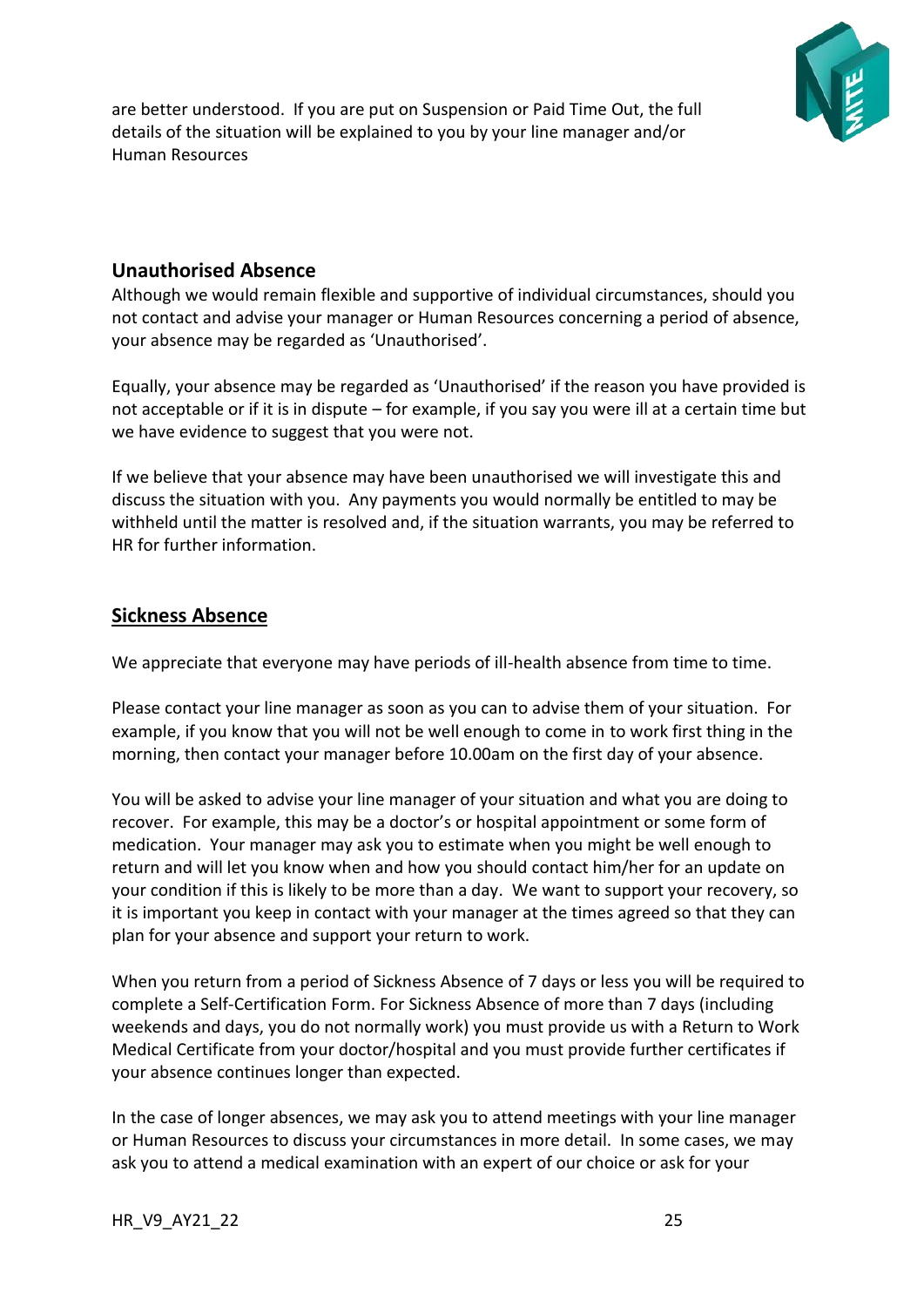

permission to contact your own doctor or medical condition advisor so that we can obtain information and advice on your condition and when you are likely to recover and how we can support your return to work.

Any information we receive will be discussed with you and your views will be considered. We will also discuss with you whether we can do anything to help you return to work, including any temporary or permanent adjustments or changes to your working arrangements that might assist you. To protect your health, we are unlikely to allow you to return to work if your doctor has said that you are not fit to do so.

We expect you to act sensibly whilst you are absent and similarly during any phased return to work and to do your utmost to facilitate a speedy return to full fitness and to work. We would not expect you to participate in any sports, hobbies or social activities which are in any way inconsistent with your illness or injuries, or which could aggravate your illness or injury, or which could delay recovery.

We would also not expect you to undertake any other employment (paid or unpaid), or to engage in any work around the home in terms of home improvement or the like, or to engage in any other activity which is inconsistent with the nature of your illness or injury and that might delay recovery.

Whenever you return to work from a period of Sickness Absence (regardless of time period) your manager will discuss your return to work with you at a Return to Work Meeting, (this may be very brief for short absence, but also may be more structured dependent on the circumstances). During this meeting you will be expected to explain the reason for your absence (if you have not already done so) and any on-going support or care you may need. Any notes from this Return to Work Meeting will be kept in your personnel file. Please refer to our Data Protection Policy which has been developed in accordance with the Data Protection Act 2018.

Absences due to sickness may be taken into account when considering whether your attendance is acceptable. If your Sickness Absence has a significant impact on NMITE, we may have to consider whether you can continue in your role. This will be discussed fully with you before any decisions are made.

#### **Sick Pay**

Correctly reported genuine sickness will receive Sick Pay.

Your entitlement to Sick Pay depends on your length of service and your contractual terms and conditions.

| <b>Service</b>           | Entitlement       |                  |
|--------------------------|-------------------|------------------|
| Up to $1st$ year service | 6 weeks full pay  | 6 weeks 50% pay  |
| 1 year + service         | 13 weeks full pay | 13 weeks 50% pay |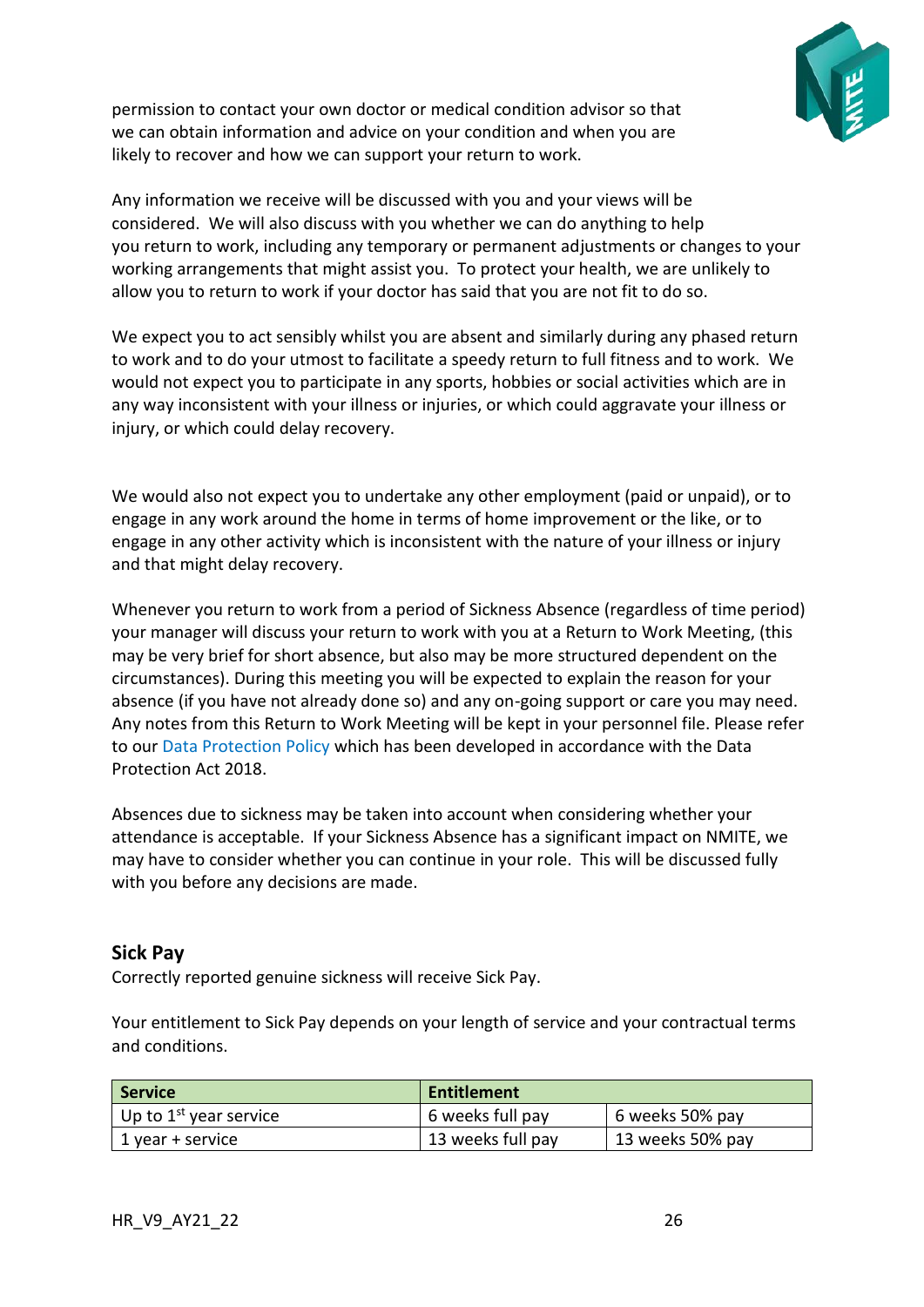If you have any questions, please contact Human Resources.



# **NMITE Premises, Properties and Equipment**

#### **General and Environment**

Everyone at NMITE takes pride in what we are doing, what we stand for and how we will shape learning now and over time. We hope that you also take pride in your working environment; it is part of our culture and our learning foundation and it is up to all of us to keep NMITE safe, clean and tidy at all times.

Please take care of all NMITE property, particularly our technology, computers, electrical or other equipment that requires special care and support to maintain and which may be expensive to replace if neglected, damaged or destroyed.

If you have been issued with a laptop or mobile device, please make sure that these remain safe and secure at all times and report any loss or theft immediately to your line manager and our IT team.

Any personal tools or equipment brought onto NMITE premises or used on our behalf must comply with all relevant Health and Safety regulations regarding Electricity at Work – Portable Appliance Testing and should be used only with the express permission of the relevant manager. All equipment will need to be passed as fit for purpose or may not be used on site. It is your responsibility to ensure the safe working condition of any personal items.

Please take care of any personal property you bring into the workplace and consider not bringing any items that are of particular value to you. NMITE does not accept liability for the loss of, or damage to, property brought onto the premises, whatever the cause, although investigations may be carried out on matters that are brought to our notice that contravene our policies. Should there be a need to bring in personal tools or equipment in relation to engineering projects, sprints or other associated work streams, this would need to be authorised by your immediate manager. Any replacement of personal items for reasons such as for example, wear and tear, or theft would be entirely at your manager's discretion.

You should ensure that if you use the kitchen or other facilities made available for your convenience, that you leave them clean, tidy and free from clutter and dirty crockery and that you act courteously with respect to yours and others' food left in these areas and remove any out of date products left in the fridges provided for employees.

You should also ensure that you act courteously with regards to other facilities to ensure that any bathroom/toilet/shower facilities are left clean, dry, tidy and free from clutter.

Employees should ensure they use all NMITE property responsibly and in accordance with up to date policy procedures or guidelines.

# **Security and Safety of Premises**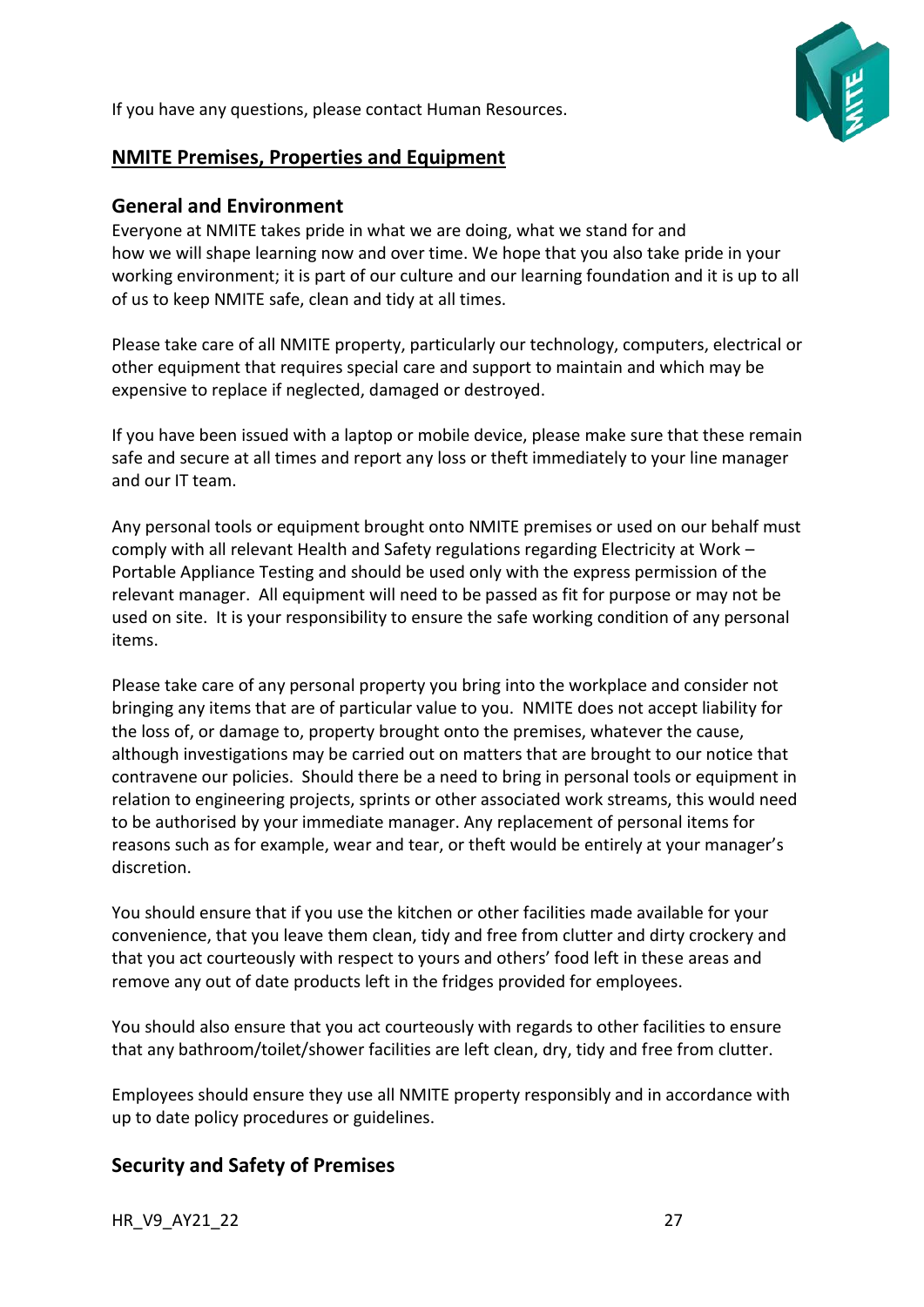

It is important for everyone that all our premises, buildings, campus etc. are kept secure at all times and that you follow any instructions you receive about security issues. Access cards, dongles, locks, codes and passwords should be used where necessary and you should do everything you can to make sure that keys, passwords and other access codes are kept secure and do not fall into the wrong hands.

Please do your upmost to ensure the security of fellow employees, colleagues, students and members of the public whilst they are on NMITE premises. This includes complying with any instructions given to you concerning access to buildings, the use of passwords and access codes, and the security of keys and access cards.

Only authorised visitors should be allowed on NMITE premises and if you believe that there is an unauthorised visitor on the premises, or trying to enter the premises, you should immediately report this to your manager or, in appropriate circumstances, to the police.

All guests must be signed in and escorted whilst on NMITE premises.

Property of NMITE must not be removed from the premises without appropriate authority.

Please immediately report any loss or damage to property or faulty property or equipment to your manager or a campus facilities representative.

## **Keyholding / Alarm Setting**

If you are an allocated key holder, please ensure that all procedures and guidelines are followed when securing the building prior to leaving. The keys and any security measure such as alarm codes must be kept safe at all times. Do not give the keys or alarm code to any third party unless authorisation is obtained from your line manager or a member of the Senior Leadership Team. Any loss or damage caused as a result of your failure to follow procedures, or your negligence in ensuring the safekeeping of the keys and alarm codes may result in disciplinary action being taken against you and may lead to your dismissal. We also reserve the right to deduct the cost of any loss, repair or replacement from any monies owing to you.

Any breaches or security issues including the loss or theft of keys must be reported immediately to a member of the Senior Leadership Team or your line manager.

To satisfy the requirements of our insurers and to protect us from fire and theft, we require that you secure all properties and premises when unattended. The last person to leave the premises must ensure lights and appropriate electrical equipment are switched off, windows and doors are secure, and alarms are set accordingly.

## **Environmental Issues**

As a 21<sup>st</sup> century organisation with the environment squarely on our agenda, we need to all remain aware and vigilant of our mutual obligation to minimise the impact of our activities on the environment. Wherever possible, we encourage employees to use our equipment, materials and services wisely and try to reduce wastage and the subsequent impact on the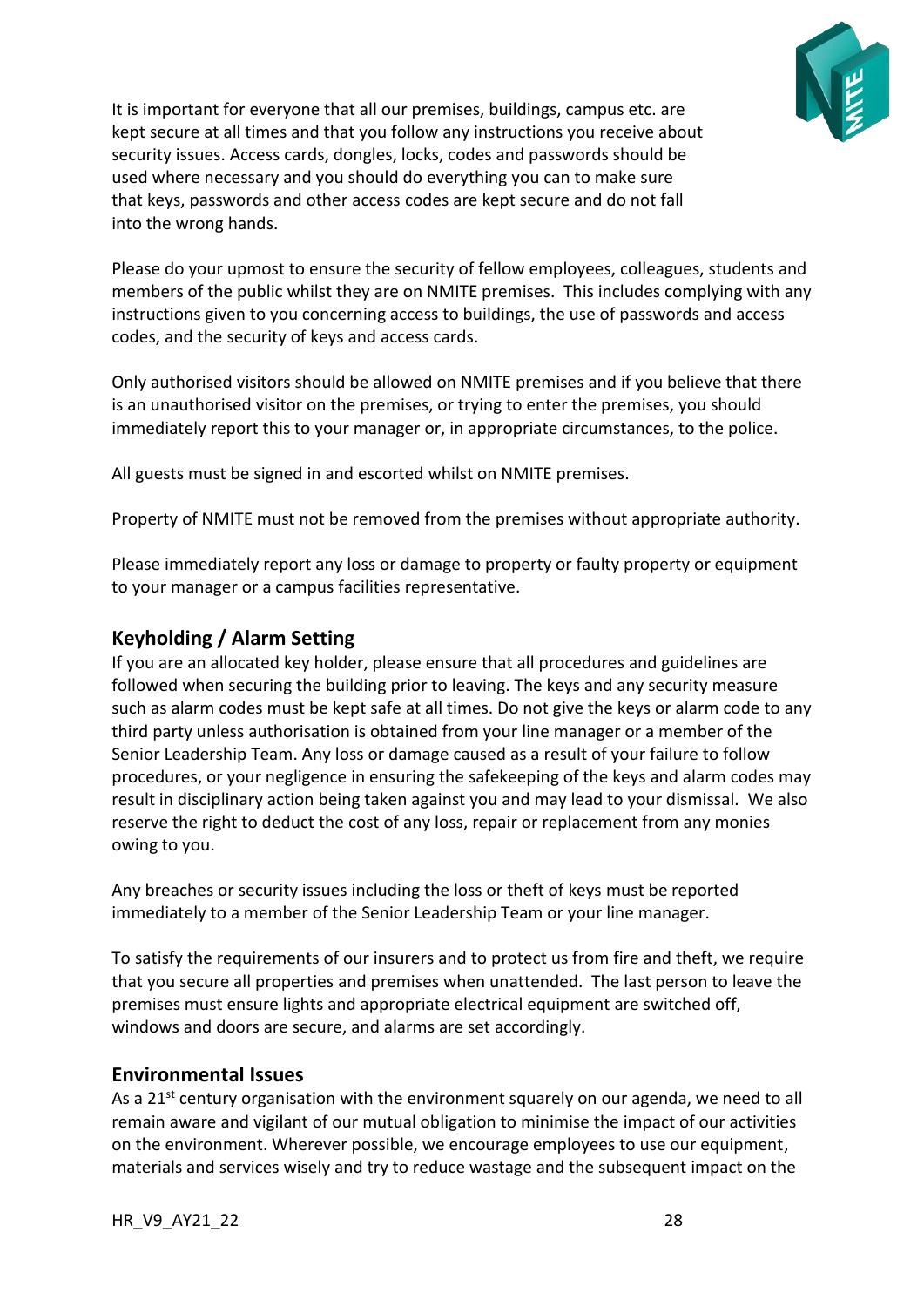

environment. This includes ensuring that you close windows, avoid using unnecessary lighting or heating or leaving taps running, switch off equipment when it is not in use, recycling as much as possible, not wasting resources unnecessarily and handling all materials with care to avoid spoilage.

# **Car Parking**

Any parking on land that is either NMITE's property or designated as an NMITE parking space requires that your car should be locked at all times and you should not leave valuable items (including documents and information) in your vehicle. We are not responsible for any loss or theft from vehicles parked on our premises.

# **Postal Communication**

All post received by us will be opened, including that addressed to employees. Private post, therefore, should not be sent care of our address. No private post may be posted at our expense.

# **Friends and Relatives**

Please work to keep personal incoming and out-going telephone calls, whether on business or personal telephones, to a minimum. We request that you discourage your friends and relatives from calling on you in person or by telephone except in an emergency. Personal mobile phones should be switched to silent or vibrate during working hours and only be used in an emergency or to ensure the safe arrival home of school aged children. Excessive use of business telephones for personal calls will be considered as a disciplinary matter.

# **External Communications**

## **Monitoring Communications**

Please use your access to all NMITE communications systems appropriately. Personal mail, personal communications, personal e-mails, and visitors should be minimised during work hours and should not interfere with or disrupt your work or that of your colleagues.

Personal audio equipment is permitted but should not impair your ability to work effectively, nor should it affect anyone else/colleagues around you whilst working. Ear phones are the preferred mode of audio equipment use.

Noise cancelling headphones may be useful in open plan areas to reduce external noise but should not be used if they are identified as a health and safety risk.

Monitoring: Please be aware that we do monitor all communications for security purposes and therefore any of your communications may be opened and read. Any inappropriate use of NMITE property or facilities will be discussed with you and may become a disciplinary matter.

We also monitor some of our premises by means of CCTV and access to computers via security codes and passwords.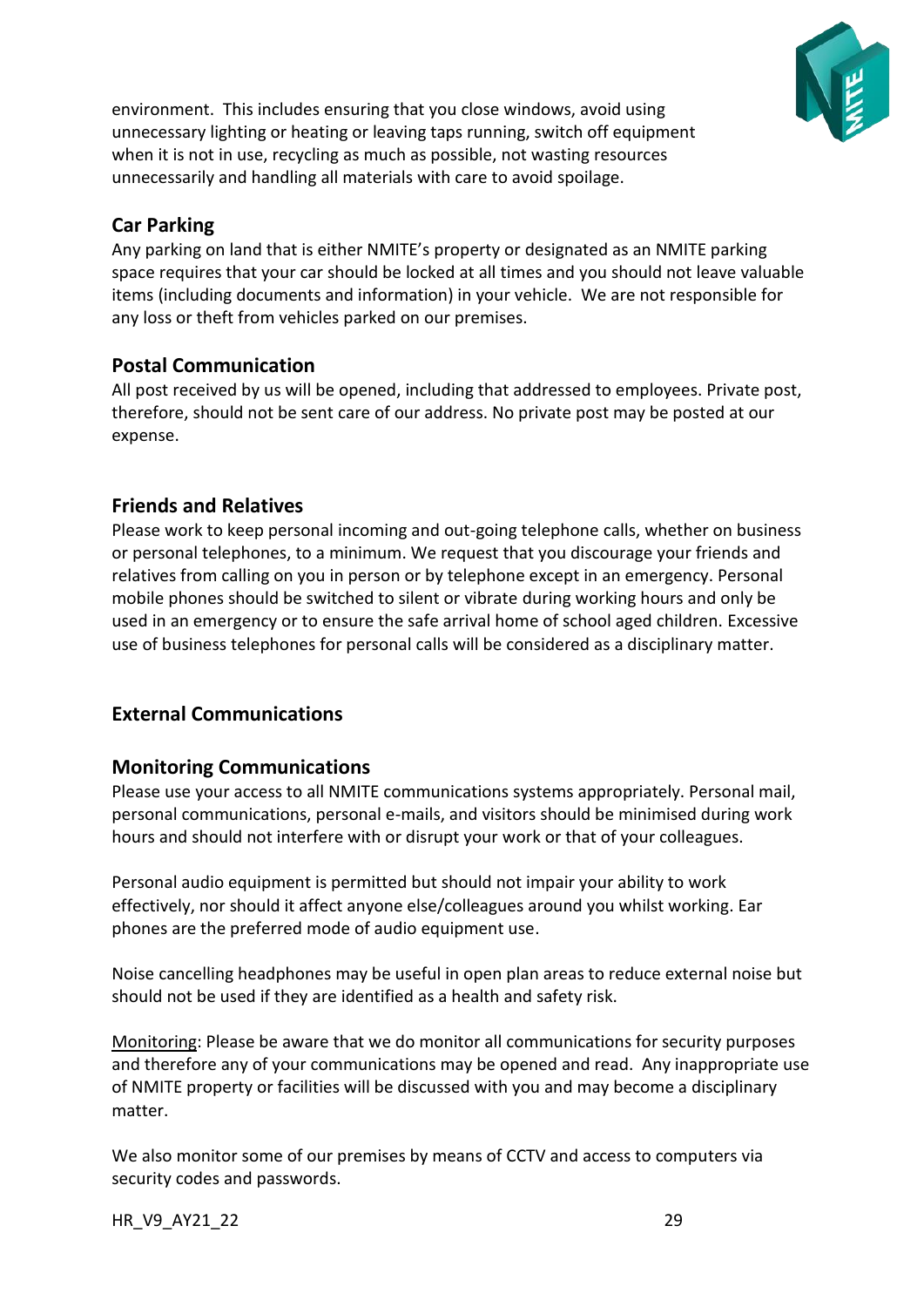

All communications must remain appropriate. Please keep in mind our core values and ensure that the content and tone of your communications remain respectful at all times. Please also be aware that taking images of fellow employees, students/or members of the public without their consent, using any device, is a breach of that individual's right to privacy and could, in certain circumstances, constitute harassment.

Finally, please also be aware that comments and information posted on the internet and Social Media (Twitter, LinkedIn, Facebook, Instagram, Snapchat or any other social networking sites) may be viewed by your colleagues, managers, students and other external people with an awareness or interest in NMITE and you must abide by our values and levels of courtesy and privacy in line with our policies. Any communication that might bring NMITE, or its employees or students into disrepute or negatively reflect other relevant external organisation's will be addressed through our Disciplinary Procedure. Please refer to our Social Media Policy for further information.

## **Media and Publicity**

Although we are proud of NMITE and want to share our new concepts with the external environment, please do not approach or interact with any approaches or queries from the media or make any comments or public appearances yourself on behalf of NMITE or in relation to any aspect of NMITE or its business without explicit authorisation from our Press/internal communications and social media representative or directly from our Chief Executive.

If you are approached for information or a comment on any matter you should politely refer this to the CEO. Breach of this rule is regarded as gross misconduct.

We expect you not to do or say anything, in work or outside of work, which could lead to the disclosure of confidential information, contravention of data protection rules or that could harm the interests, reputation or public image of NMITE.

## **Working for Others**

Some people make a personal choice to work for more than one employer. If you are working or would like to work for another person, business or organisation please discuss this with your line manager before you begin any assignment. Ordinarily your manager will approve this unless we believe that your activities could conflict with our interests or affect your ability to perform your duties.

If we feel it is not in NMITE's interests to agree your request, your manager will inform you of this decision and our reasons.

## **Acceptance of Gifts**

You are expected to preserve your objectivity and independence and to act with integrity at all times. Therefore, you should never accept gifts or hospitality which conflict, or could reasonably be conflicting, with this requirement. This is a matter of judgement given in each circumstance rather than absolute value involved and it is accepted that modest gifts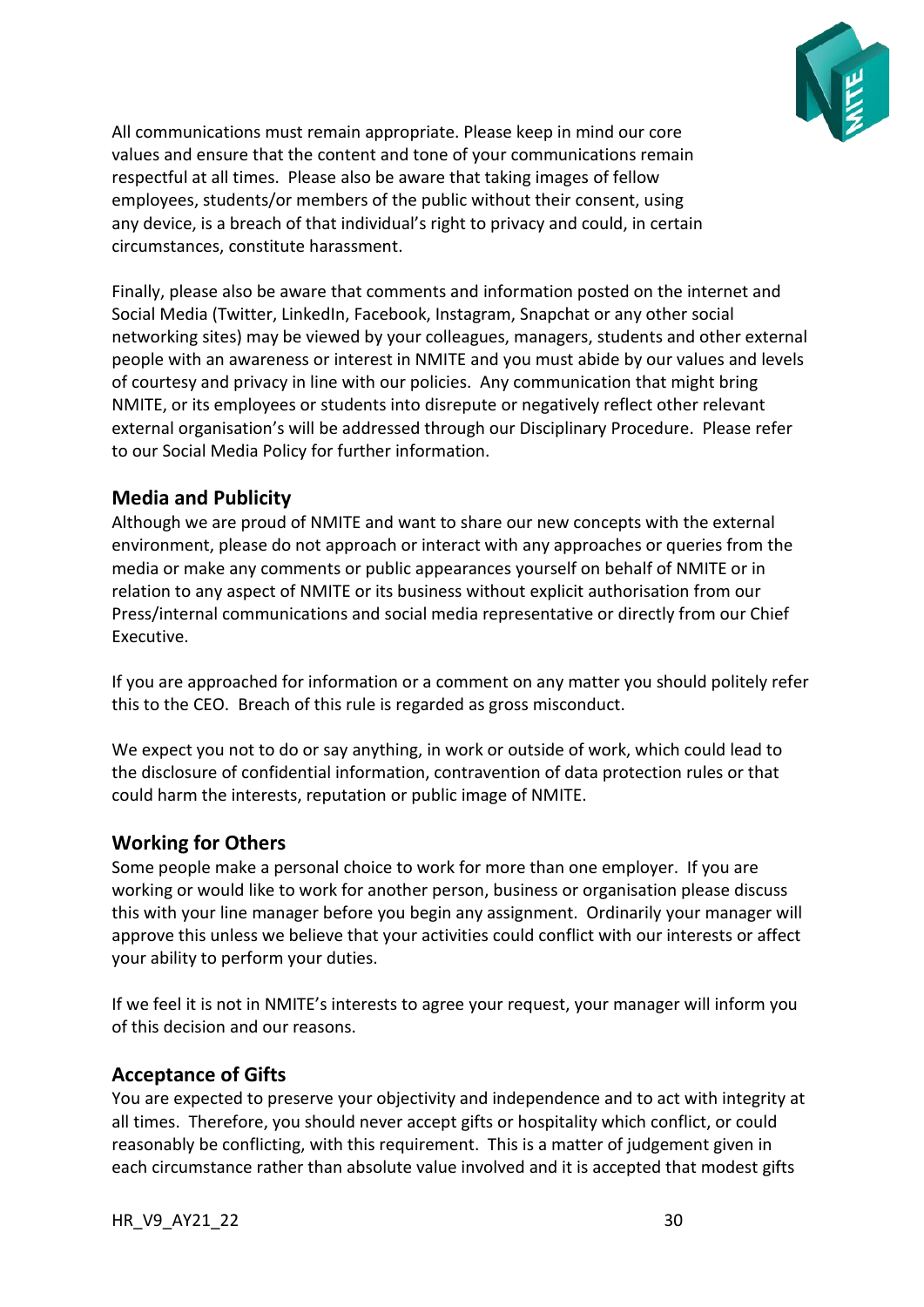

at Christmas and similar do not come within the scope of the prohibition of this clause. Gifts or gratuities from external parties should be politely refused. If circumstances do not permit you to refuse the gift without causing offence or discomfort, you should accept the gift or gratuity and promptly hand it to your manager to be dealt with.

These issues are dealt with more fully in our **Anti-Corruption and Bribery Policy**.

## **When It's Time to Leave**

#### **Leaving Us**

Of course, we hope that you remain with us as part of the NMITE family and enjoy your time working here for some considerable time. However, if you do decide to leave us, you should put your resignation in writing, clearly confirming that you are resigning your post, giving us the appropriate notice as indicated in your contract of employment (and detailed in the table below) and confirming the date you would like your employment to end. Your manager will then discuss any specific arrangements with you regarding the hand-over of your duties.

| <b>Job Grade</b> | <b>Notice period</b><br>(months) |
|------------------|----------------------------------|
| A                | 1                                |
| В                | 1                                |
| C                | 3                                |
| D                | 3                                |
| E                | 3                                |
| F                | 3                                |
| G                | 6                                |
|                  |                                  |

In most cases you will work out your notice period as usual, although we may ask you to take any outstanding Annual Leave entitlement during this time.

If you are leaving, or considering leaving, because of something you are not happy about at work, we would ask you to discuss this with your manager or Human Resources as soon as possible so that we can try to address the matter before you make a final decision.

You will be asked to attend an Exit Interview with Human Resources prior to your departure. The information you provide during the interview will be used purely to assess the circumstances and to identify potential problem areas. You are asked to fully co-operate with this and provide us with honest feedback in order for us to gain valuable insight and make any positive changes.

If you need a reference from us, please ask your prospective employer to contact Human Resources directly. References will usually consist of a brief factual statement setting out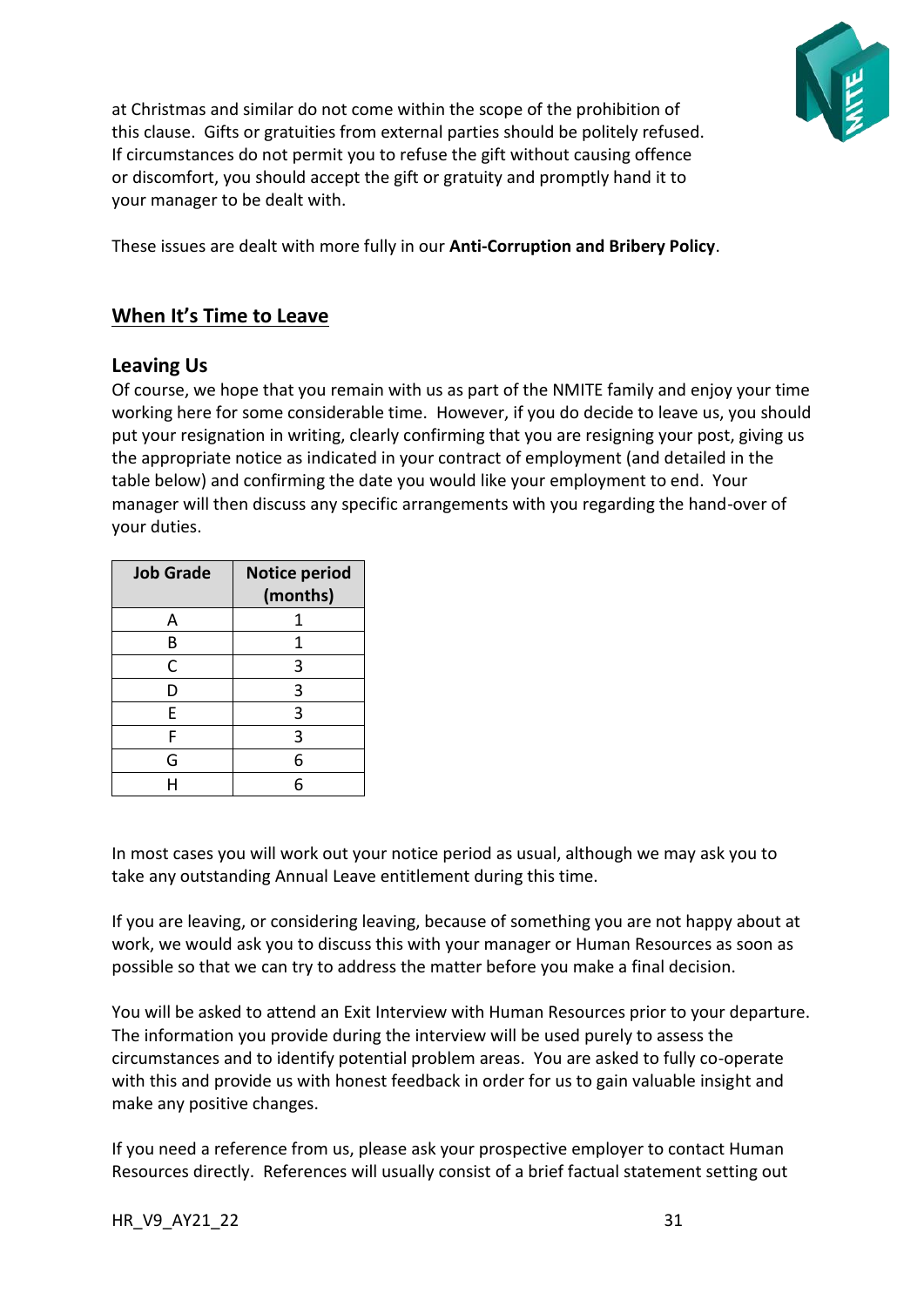

the dates you were employed by NMITE and the position(s) you held. We would not normally provide you with a reference more than 3 years after you have left our employ.

#### **Final Payments**

You will usually receive your final salary at the normal time in the month in which you leave us. However, if the payroll run has already taken place at the time that you notify us of your leave date, or there are other prohibitive reasons for not making the pay run, your final salary will normally be paid in the following month. You will also receive your final pay slip and your P45 from Finance in due course and should contact the Finance Director, if you have any queries once you receive these.

Adjustments will be made to your final salary for Annual Leave overage or underage and deductions may be made if any sums are due to us.

#### **Dismissal**

We do not dismiss anyone without good reason and no such decisions are taken lightly or without discussing the situation with the employee concerned prior to making any final decision.

The main reasons we may consider dismissal include, for example, where we believe that someone is not capable of performing their role, where they are guilty of misconduct, where attendance levels have been unacceptable, or where we simply do not have sufficient work or resources to sustain the continuing presence of a position.

In most cases, if we decide to dismiss you, you will be entitled to notice or pay in lieu of notice although you would not be entitled to any notice if you were dismissed for Gross Misconduct. Examples of Gross Misconduct are set out in our Disciplinary Policy & Procedure.

## **Temporary Contracts**

If you have been employed on the basis that your employment will continue until a certain event occurs, or for a specified period of time, your employment will come to an end automatically as and when that event or date does occur. Your departure in such circumstances will not be regarded as a dismissal. We will always be willing to consider the possibility of alternative employment with us if you would like us to do so.

# **Once You Have Left Us/Continuing Obligations**

You may have continuing obligations with us for a period after your employment has come to an end. These will relate to your contractual obligations following employment regarding clauses such as full confidentiality with respect to all aspects of your work at NMITE and all non-solicitation and non-competition clauses that cover your employment. We expect you to honour these legal obligations if they apply to you and either your line manager or Human Resources will discuss these with you before you leave and answer any queries you might have.

# **Returning to Us**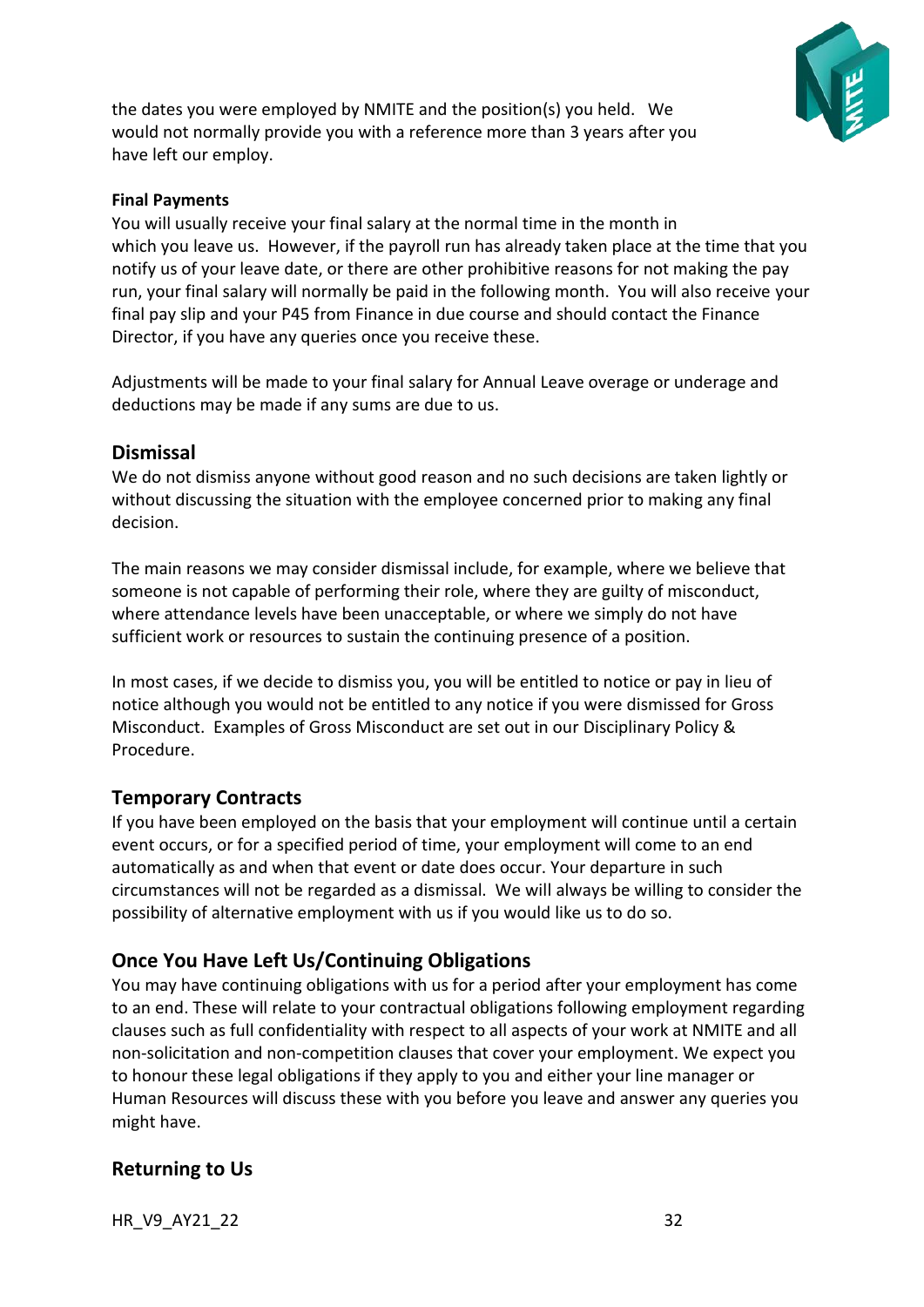

You are welcome to re-apply for a role with us at any time and your job application will be considered along-side any other applications we receive. However, please bear in mind that it is very unlikely that your application would be successful where the reason you left related to any misconduct on your part.

# **Additional Information & Guidelines**

Operational handbooks/guidelines for specific departments can be found on Sharepoint, to include the following:

- Assessment Handbook
- MEng in Integrated Engineering Programme Handbook

## **Staff Privacy Notice**

#### **Data Controller: NMITE**

NMITE collects and processes personal data relating to its employees to manage the employment relationship and relating to its students and their education with us. The organisation is committed to being transparent about how it collects and uses that data and to meeting its obligations under data protection laws.

#### **What information does the organisation collect?**

The organisation collects and processes a range of information about you.

This includes:

- information required about you for management reasons, payroll, training, next of kin/emergencies, pensions and benefits;
- your name, address and contact details, including email address and telephone number, date of birth and gender;
- the terms and conditions of your employment;
- details of your qualifications, skills, experience and employment history, including start and end dates, with previous employers and with the organisation;
- information about your remuneration, including entitlement to benefits such as pensions or insurance cover;
- details of your bank account and national insurance number;
- information about your marital status, next of kin, dependents and emergency contacts;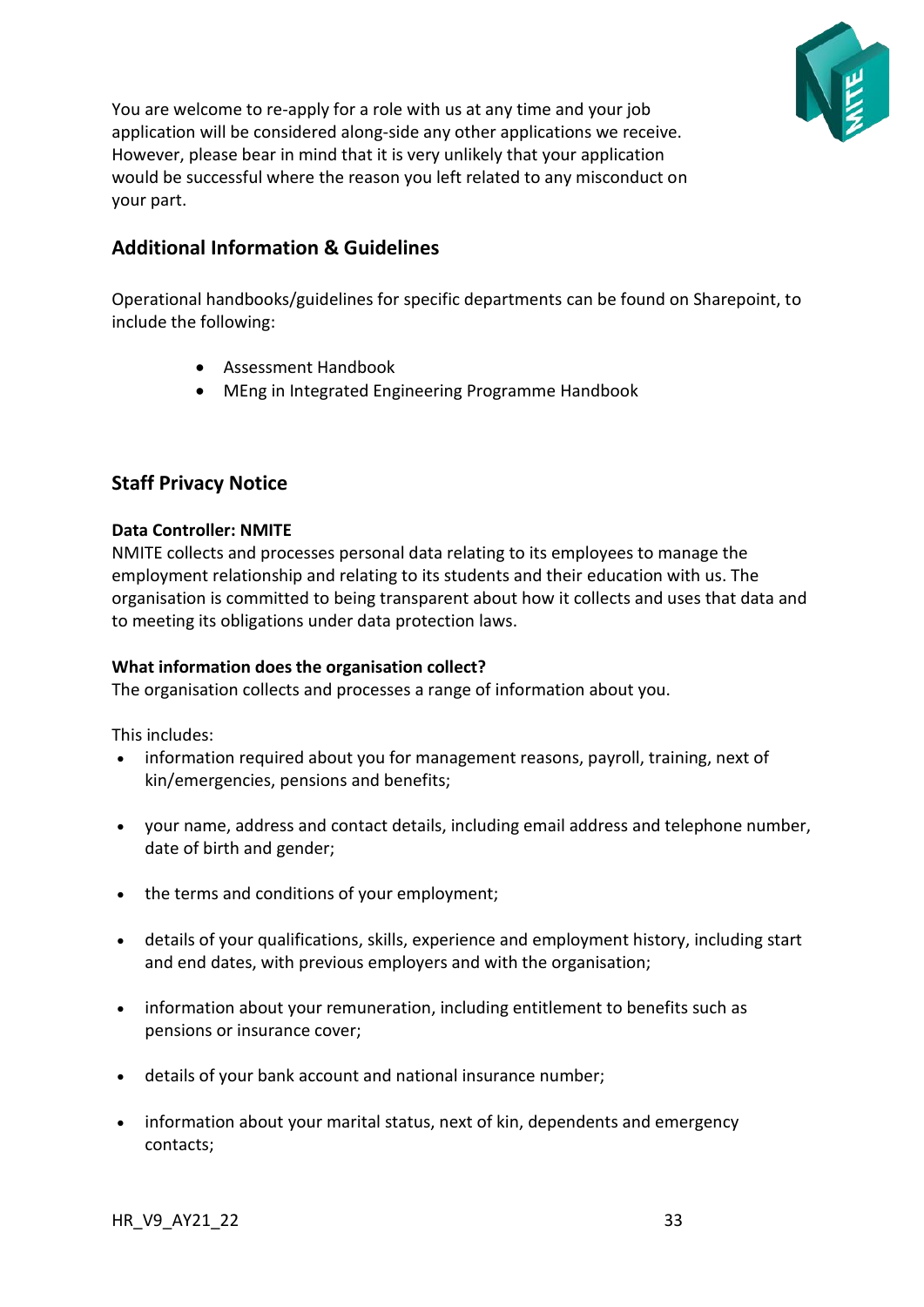

- information about your nationality and entitlement to work in the UK;
- information about your criminal record (if applicable);
- details of your schedule (days of work and working hours) and attendance at work;
- details of periods of leave taken by you, including annual, holiday, sickness absence, family leave and sabbaticals, and the reasons for the leave;
- details of any disciplinary or grievance procedures in which you have been involved, including any warnings issued to you and related correspondence;
- assessments of your performance, including performance reviews and ratings, performance improvement plans and related correspondence;
- information about medical or health conditions, including whether you have a disability for which the organisation needs to make reasonable adjustments;
- visual images or photographs of employees and other staff for records, and to identify a person as a member of NMITE staff to others both inside and outside the organisation.
- photographs, videos, CV details and quotes/by-lined articles to be used for NMITE marketing and communication purposes.

The organisation may collect this information in a variety of ways. For example, data might be collected through application forms or CVs; obtained from your passport or other identity documents such as your driving license; from forms completed by you at the start of or during employment (such as new starter forms, payroll details or bank detail forms, benefit nomination forms); from correspondence with you; or through interviews, meetings or other assessments.

Data might be collected from third parties, such as references supplied by former employers, information from credit reference agencies and possibly information from criminal records checks permitted by law.

Data will be stored in a range of different places, including in your personnel file, in the organisation's management systems such as BOX, and in other IT systems (including CRM, server or cloud based and the organisation's email system).

#### **Why does the organisation process personal data?**

NMITE needs to process data to enter into an employment contract with you and to meet its obligations under your employment contract. For example, we need to process your data to provide you with an employment contract, to pay you in accordance with your employment contract and to administer benefit, pension and insurance entitlements.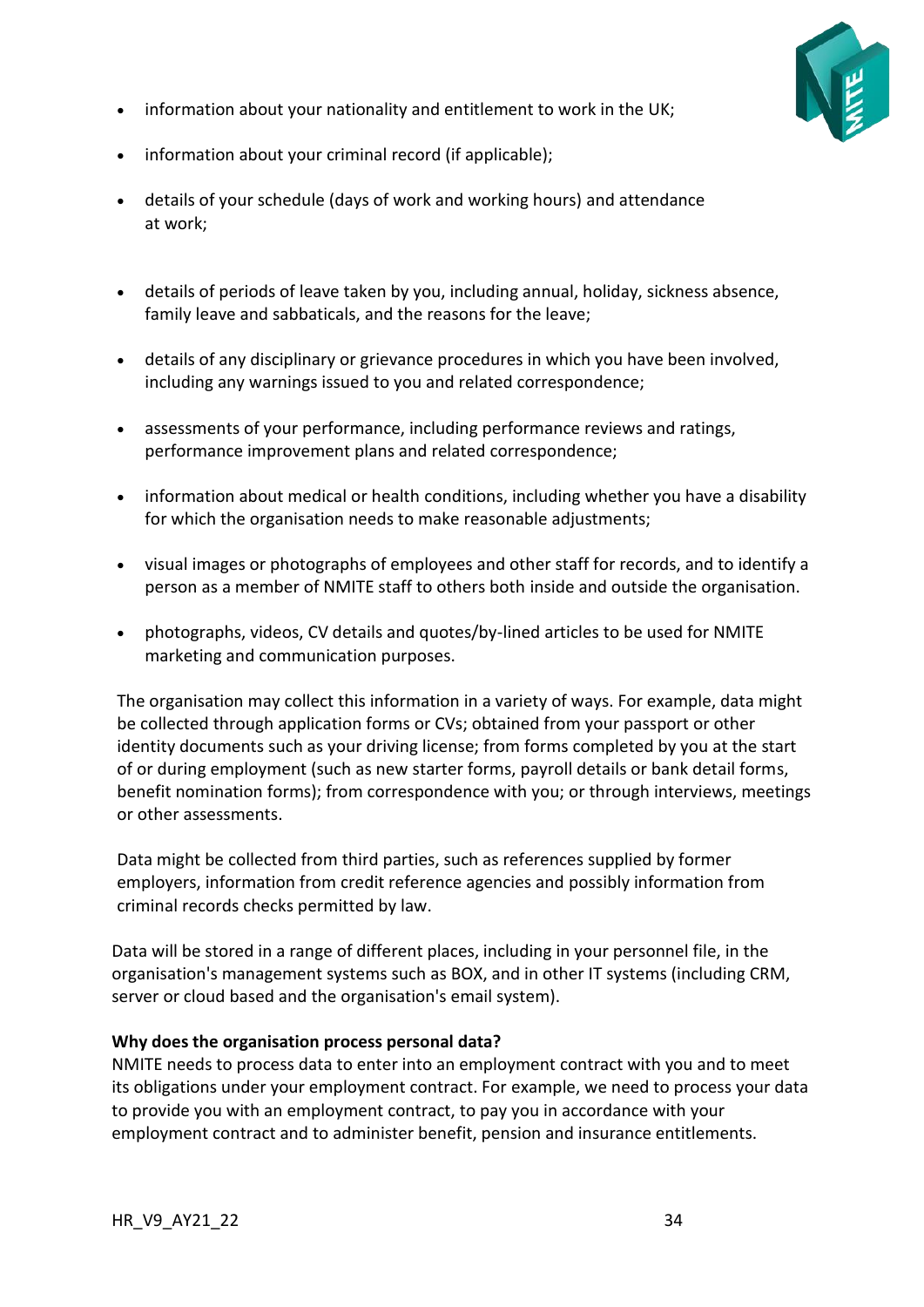

In some cases, the organisation needs to process data to ensure that it is complying with its legal obligations. For example, we are required to check Visas, your entitlement to work in the

UK, to deduct tax, to comply with health and safety laws and to enable you to take periods of leave to which you are entitled.

In other cases, the organisation has a legitimate interest in processing personal data before, during and after the end of the employment relationship.

Processing employee data allows the organisation to:

- run recruitment and promotion processes;
- maintain accurate and up-to-date employment records and contact details (including details of who to contact in the event of an emergency), and records of employee contractual and statutory rights;
- operate and keep a record of disciplinary and grievance processes, to ensure acceptable conduct within the workplace;
- operate and keep a record of employee performance and related processes, to plan for career development, and for succession planning and workforce management purposes;
- operate and keep a record of absence and absence management procedures, to allow effective workforce management and ensure that employees are receiving the pay or other benefits to which they are entitled;
- obtain occupational health advice, to ensure that it complies with duties in relation to individuals with disabilities, meet its obligations under health and safety law, and ensure that employees are receiving the pay or other benefits to which they are entitled;
- operate and keep a record of other types of leave (including annual leave, maternity, paternity, adoption, parental and shared parental leave), to allow effective workforce management, to ensure that the organisation complies with duties in relation to leave entitlement, and to ensure that employees are receiving the pay or other benefits to which they are entitled;
- ensure effective general HR and business administration;
- provide references on request for current or former employees;
- respond to and defend against legal claims; and
- maintain and promote equality in the workplace.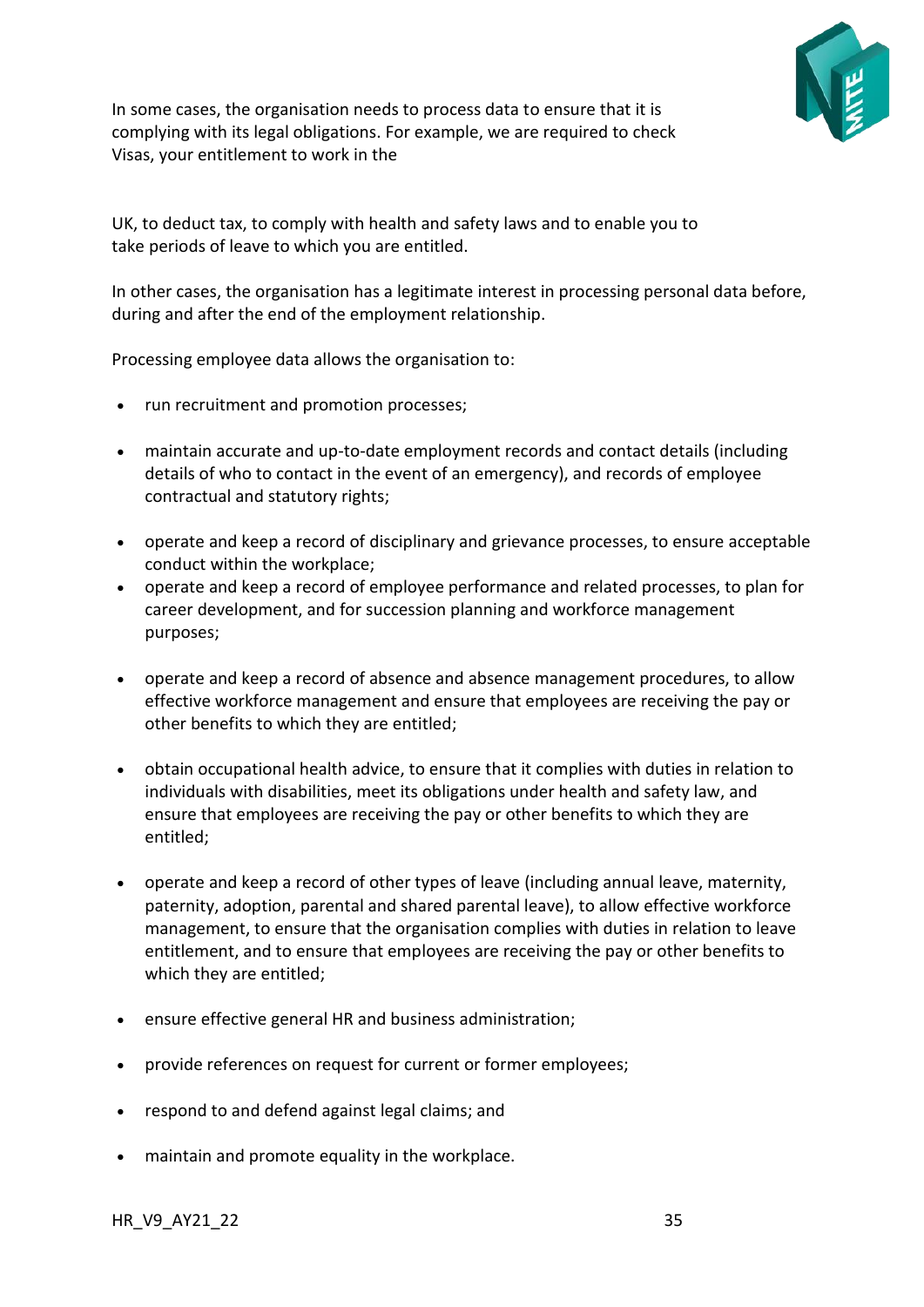

Some special categories of personal data, such as information about health or medical conditions, is processed to carry out employment law obligations (such as those in relation to employees with disabilities).

Where the organisation processes other special categories of personal data, such as information about ethnic origin, sexual orientation, health or religion or belief, this is done for the purposes of equal opportunities monitoring.

#### **Who has access to data?**

Your information may be shared internally, including with HR, recruitment and finance teams (including finance/payroll), your line manager, managers in the business area in which you work and IT staff if access to the data is necessary for performance of their roles.

In appropriate circumstances, the organisation shares your data with third parties to obtain pre-employment references from other employers, obtain employment background checks from third-party providers and obtain necessary criminal records checks from the Disclosure and Barring Service.

The organisation also shares your data with third parties that process data on its behalf, in connection with payroll, the provision of benefits and the provision of occupational health services.

The organisation will not transfer your data to countries outside the European Economic Area.

#### **How does the organisation protect data?**

**NMITE** takes the security of your data seriously. We have internal policies in place to try to ensure that your data is not lost, accidentally destroyed, misused or disclosed, and is not accessed except by its employees in the performance of their duties.

Where we engage third parties to process personal data on our behalf, they do so based on written instructions, are under a duty of confidentiality and are obliged to implement appropriate technical and organizational measures to ensure the security of data.

#### **Retention of your personal data**

The GDPR and DPA 2018 require that personal data should be kept for no longer than is necessary for the purposes for which the personal data are processed (except in certain specific and limited instances).

Please contact [the NMITE Registrar](mailto:Registrar@nmite.org.uk) for further information.

#### **Your Rights as a Data Subject**

As a Data Subject, you have a number of rights. You can:

- access and obtain a copy of your data on request;
- require the organisation to change incorrect or incomplete data;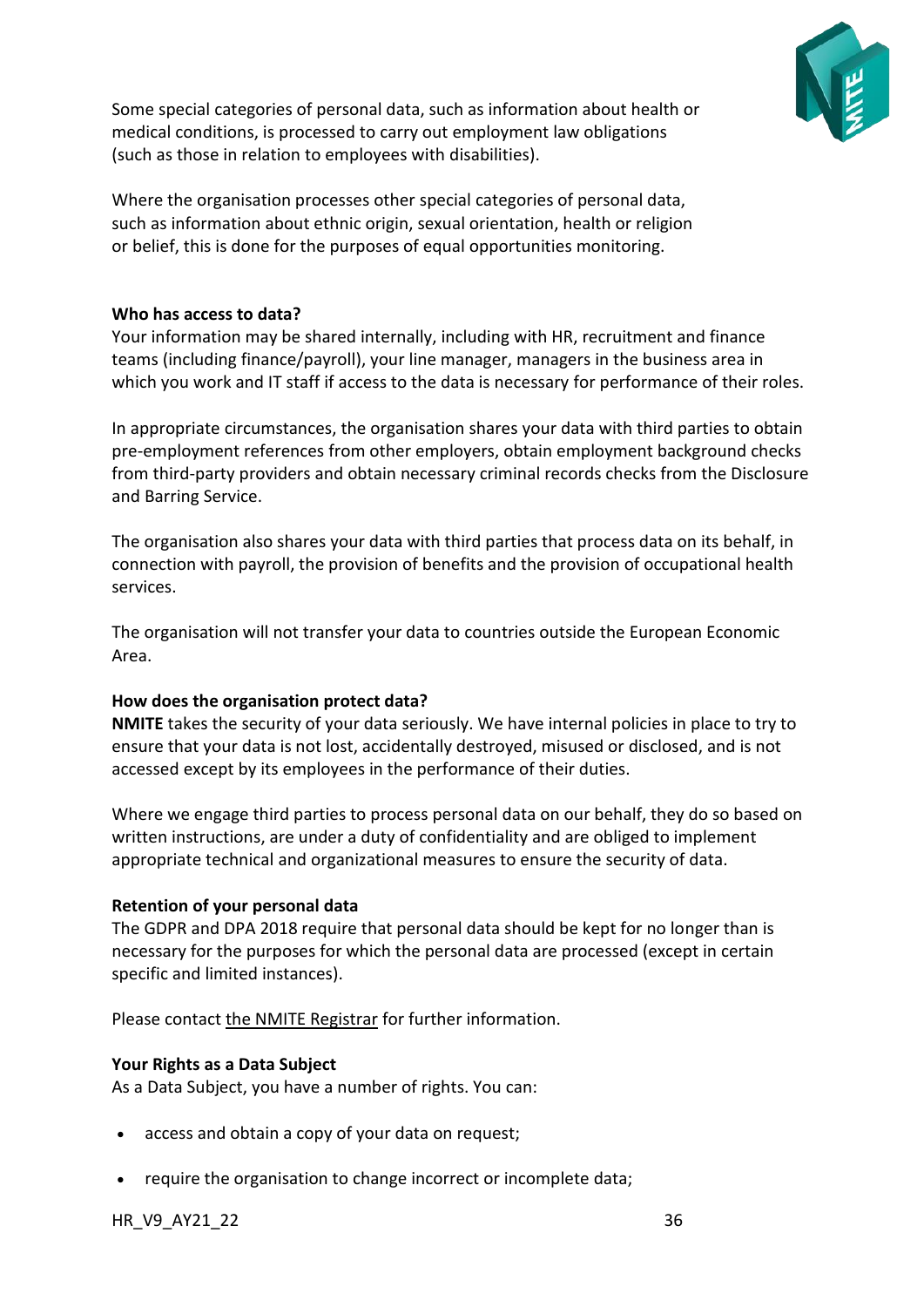

- require the organisation to delete or stop processing your data, for example where the data is no longer necessary for the purposes of processing; and
- object to the processing of your data where the organisation is relying on its legitimate interests as the legal ground for processing.

If you would like to exercise any of these rights, please contact Human Resources. If you believe that the organisation has not complied with your data protection rights, you can complain to the Information Commissioner [\(www.ico.org.uk\)](http://www.ico.org.uk/).

#### **What if You Do Not Provide Personal Data?**

You have some obligations under your employment contract to provide the organisation with data. In particular, you are required to report absences from work and may be required to provide information about disciplinary or other matters under the implied duty of good faith. You may also have to provide the organisation with data to exercise your statutory rights, such as in relation to statutory leave entitlements. Failing to provide the data may mean that you are unable to exercise your statutory rights.

Certain information, such as contact details, your right to work in the UK and payment details, have to be provided to enable the organisation to enter a contract of employment with you. If you do not provide other information, this will hinder the organisation's ability to administer the rights and obligations arising as a result of the employment relationship efficiently.

#### **Automated Decision-Making**

The organisation does not use automated decision-making processes for recruitment. Should it do so at any time in the future, employment decisions will not base solely on any automated decision-making.

#### **Your Employment Files**

We will keep your Employment File and any other information we may have about you in Human Resources for up to 3 years after your employment has come to an end